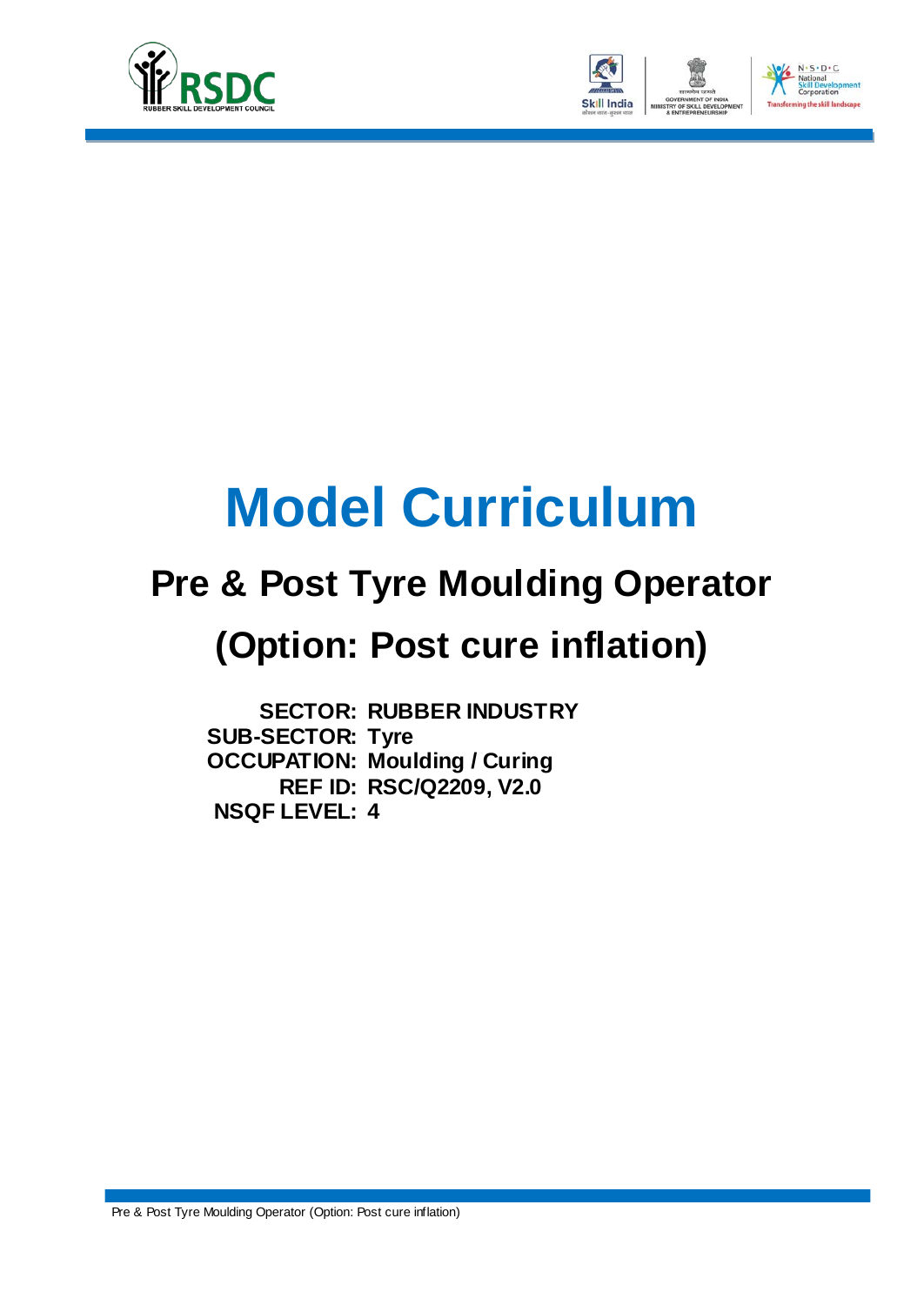





\*Valid up to the next review date of the Qualification Pack

Pre & Post Tyre Moulding Operator (Option: Post cure inflation)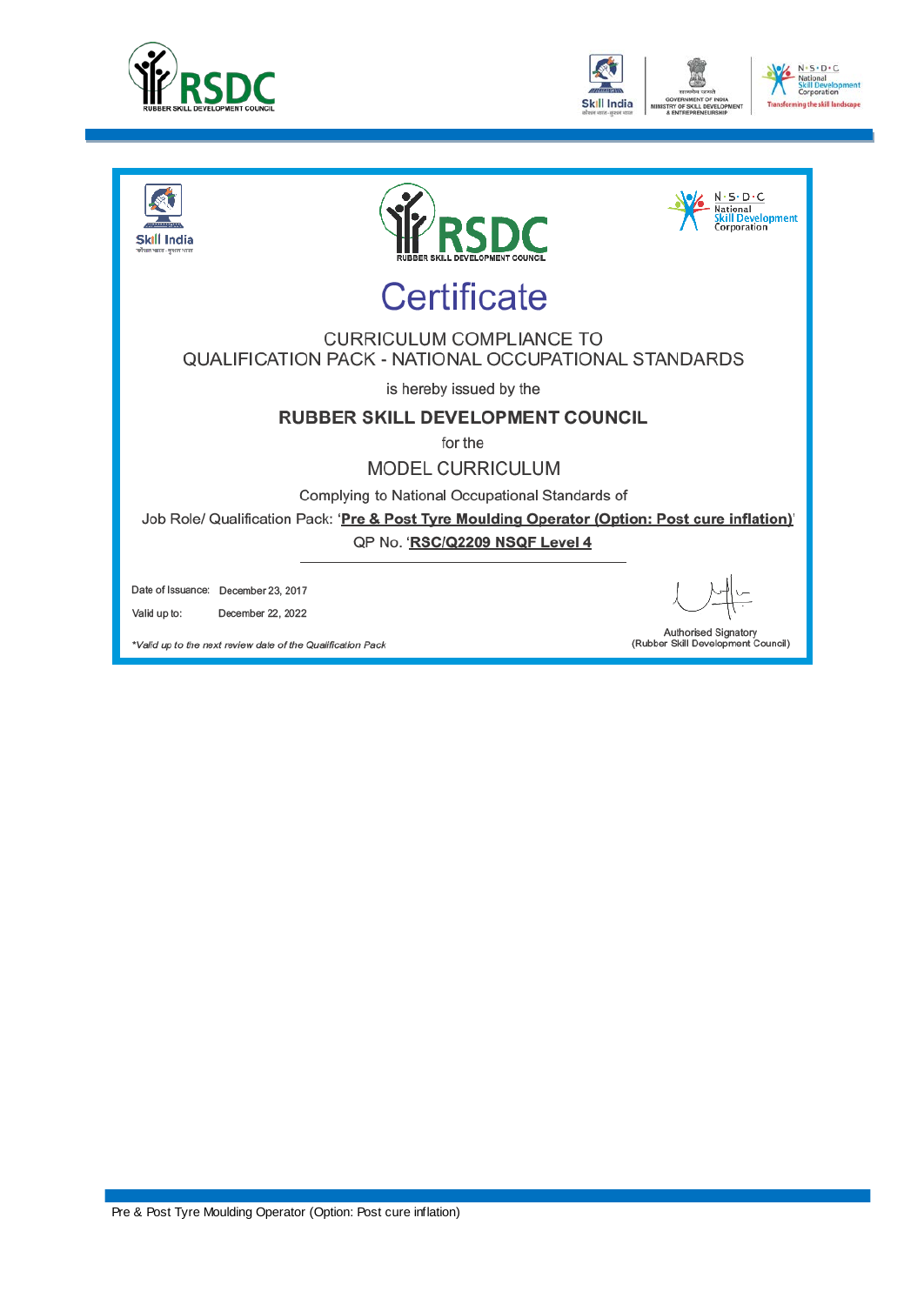



### **TABLE OF CONTENTS**

| 1. Curriculum                    | 01 |
|----------------------------------|----|
| 2. Trainer Prerequisites         | 10 |
| 3. Annexure: Assessment Criteria | 11 |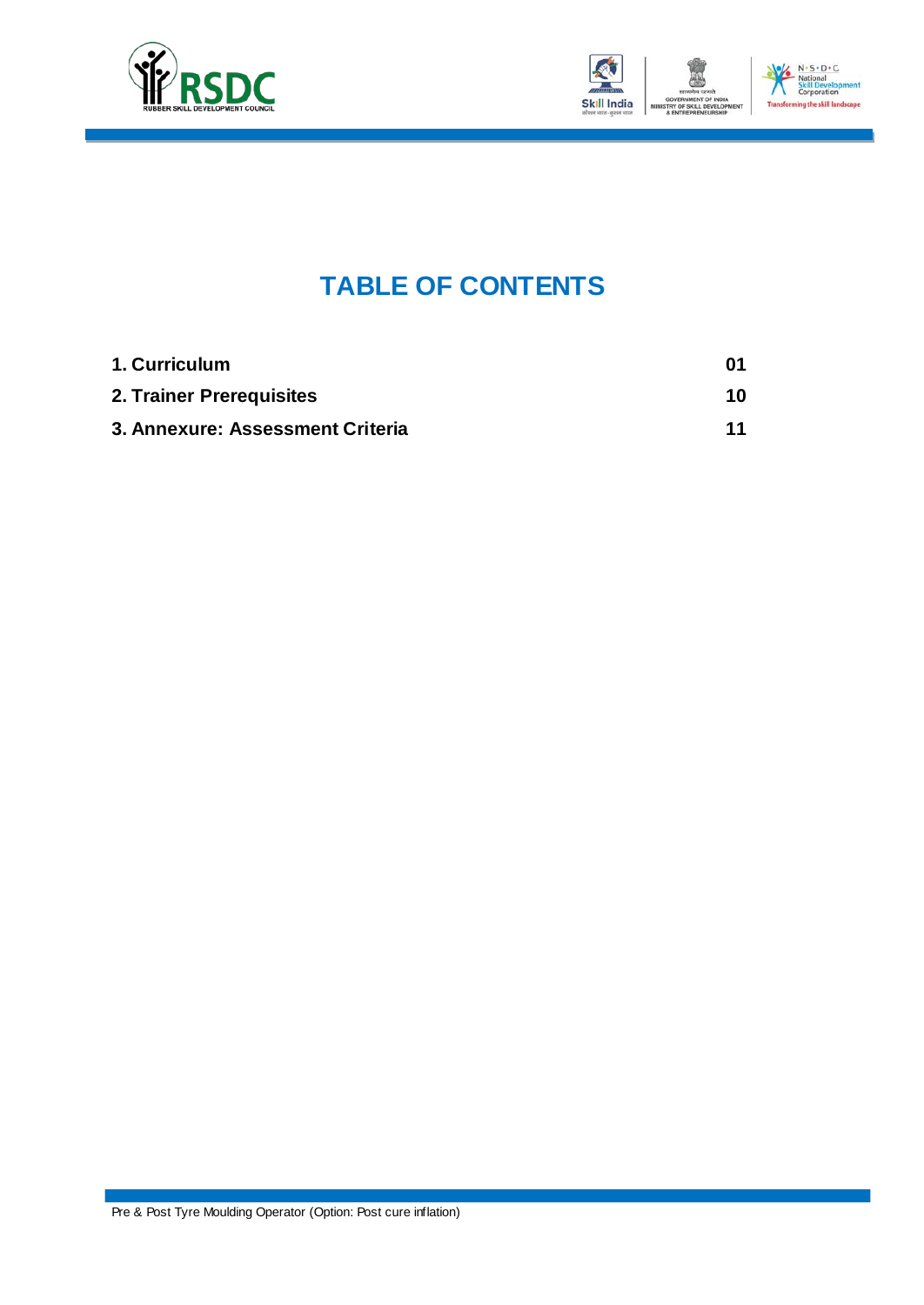<span id="page-3-0"></span>



**CURRICULUM / SYLLABUS**

This program is aimed at training candidates for the job of a "Pre & Post Tyre Moulding Operator" (Options: Post cure inflation)," in the "Rubber" Sector/Industry and aims at building the following key competencies amongst the learner

| <b>Program Name</b>                              |                                                                                                                                     | Pre & Post Tyre Moulding Operator (Options: Post cure inflation)                                                                                                                                                                                                                                                                                                                                                                                                                                                                                                                                                                                                                                                                                                                                                                                                                                                                                                                                                                                                                                                                                                                                                                                                                                                                                                                                                                                                                                                                                                                                                                                                                                             |            |
|--------------------------------------------------|-------------------------------------------------------------------------------------------------------------------------------------|--------------------------------------------------------------------------------------------------------------------------------------------------------------------------------------------------------------------------------------------------------------------------------------------------------------------------------------------------------------------------------------------------------------------------------------------------------------------------------------------------------------------------------------------------------------------------------------------------------------------------------------------------------------------------------------------------------------------------------------------------------------------------------------------------------------------------------------------------------------------------------------------------------------------------------------------------------------------------------------------------------------------------------------------------------------------------------------------------------------------------------------------------------------------------------------------------------------------------------------------------------------------------------------------------------------------------------------------------------------------------------------------------------------------------------------------------------------------------------------------------------------------------------------------------------------------------------------------------------------------------------------------------------------------------------------------------------------|------------|
| <b>Qualification Pack Name</b><br>& Reference ID | RSC/Q2209, v2.0                                                                                                                     |                                                                                                                                                                                                                                                                                                                                                                                                                                                                                                                                                                                                                                                                                                                                                                                                                                                                                                                                                                                                                                                                                                                                                                                                                                                                                                                                                                                                                                                                                                                                                                                                                                                                                                              |            |
| <b>Version No.</b>                               | 2.0                                                                                                                                 | <b>Version Update Date</b>                                                                                                                                                                                                                                                                                                                                                                                                                                                                                                                                                                                                                                                                                                                                                                                                                                                                                                                                                                                                                                                                                                                                                                                                                                                                                                                                                                                                                                                                                                                                                                                                                                                                                   | 02/12/2014 |
| Pre-requisites to<br><b>Training</b>             |                                                                                                                                     | VIII <sup>th</sup> Standard passed                                                                                                                                                                                                                                                                                                                                                                                                                                                                                                                                                                                                                                                                                                                                                                                                                                                                                                                                                                                                                                                                                                                                                                                                                                                                                                                                                                                                                                                                                                                                                                                                                                                                           |            |
| <b>Training Outcomes</b>                         | $\bullet$<br>settings<br>$\bullet$<br>$\bullet$<br>$\bullet$<br>while cleaning<br>$\bullet$<br>status, tyre batch card<br>$\bullet$ | After completing this programme, participants will be able to:<br>Prepare tools, equipment, and machine for tyre moulding:<br>Prepare tools and equipment, prepare raw material and machines -<br>splice jamming, awl venting and paint booths/spraying, prepare post<br>cure units with correct Post Curing Inflation (PCI) rings and pressure<br>Carry out tyre pre-cure preparation: Collect raw material, carry<br>out jamming, awl venting and tyre inside/outside painting, shape<br>tyre in shaping machine for airbag type curing, send the prepared<br>tyres for curing operation, ensure housekeeping and safety in the<br>work area, disposal of unused material<br>Carry out tyre post-cure operation: Place the tyre on correct PCI<br>rings and keep inflation under specified pressure and time with<br>required tools and equipments, remove the tyre from the PCI rings<br>and send them for inspection and final finish operation<br>Maintain Tyre Moulding Shop as per 5S guideline: Sorting of<br>material available at workplace, placing all things in order, cleaning<br>of area, making standard for cleaning and things to keep, sustaining<br>the level of 5S achieved, identifying cleaning equipment for<br>cleaning, using appropriate Personal Protective Equipment (PPE)<br>Report and document about Tyre moulding: Documenting and<br>reporting various information like - production, inspection, machine<br>Check quality of moulded Tyre and rectify the defects: Visual<br>inspection, tread and tyre dimension measurement, identify<br>moulding defects, take corrective action for eliminating defects<br>Escalate Problem to right authority: Know the hierarchy of |            |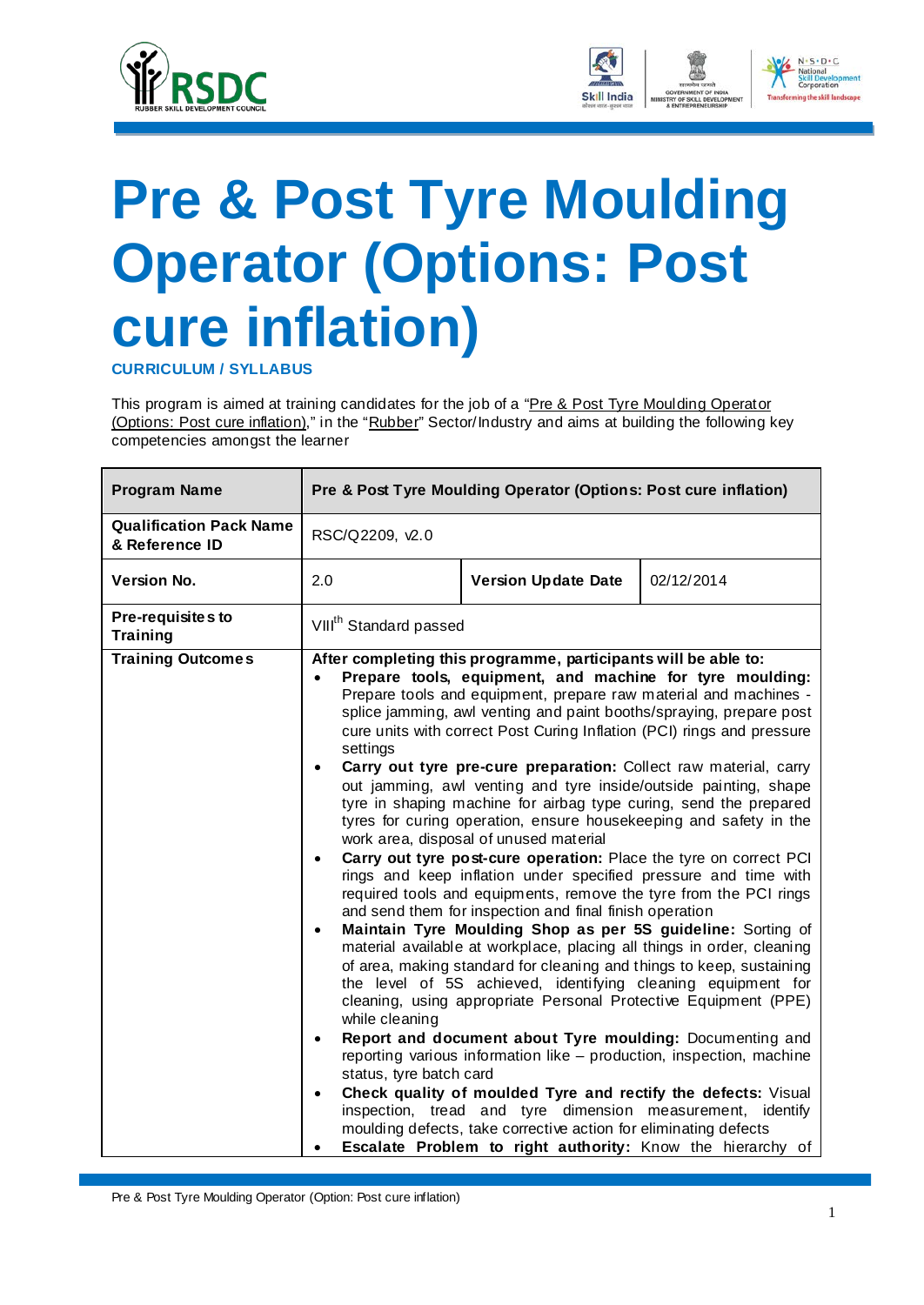



| organisation, know the immediate supervisor, escalation of matters<br>which are beyond job role                                                                                                                      |
|----------------------------------------------------------------------------------------------------------------------------------------------------------------------------------------------------------------------|
| Carry out health and safety: Undertake basic safety checks, risk<br>$\bullet$                                                                                                                                        |
| assessment of hazard involved of chemicals being used at the<br>workplace, risk assessment of material handling, safe disposal of<br>waste, environment protection, reporting accidents and incidents                |
| Carry out post-cure inflation: Carry out post-cure inflation, mount<br>٠<br>PCI for post-cure inflation, check automatic pressure control and<br>timer controls as per specification, visual inspection of the cured |
| tyre, use correct PCI units, set time cycle for post cure inflation                                                                                                                                                  |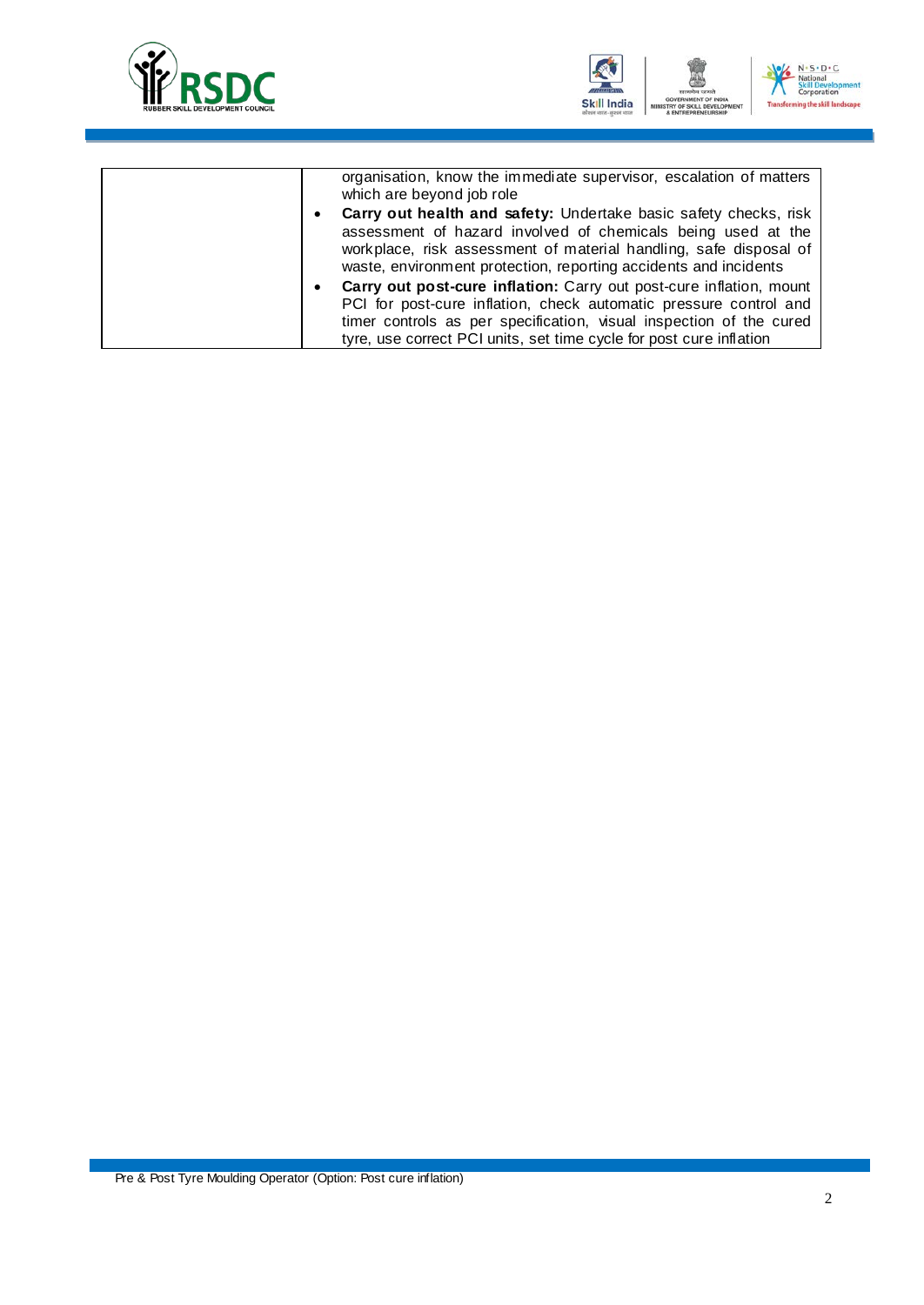



This course encompasses  $8$  out of  $8$  Compulsory NOS (National Occupational Standards), 1 out of 1 Optional NOS of "Pre & Post Tyre Moulding Operator (Options: Post cure inflation)" Qualification Pack issued by "Rubber Skill Development Council."

### COMPULSORY NOS:

| Sr.<br>No.     | <b>Module</b>                                                                                                                                                                                                                         | <b>Key Learning Outcomes</b>                                                                                                                                                                                                                                                                                                                                                                                                                                                                                                                                                                                                                                                | <b>Equipment</b><br><b>Required</b>                                                                                                                                                                                                                                                                                            |
|----------------|---------------------------------------------------------------------------------------------------------------------------------------------------------------------------------------------------------------------------------------|-----------------------------------------------------------------------------------------------------------------------------------------------------------------------------------------------------------------------------------------------------------------------------------------------------------------------------------------------------------------------------------------------------------------------------------------------------------------------------------------------------------------------------------------------------------------------------------------------------------------------------------------------------------------------------|--------------------------------------------------------------------------------------------------------------------------------------------------------------------------------------------------------------------------------------------------------------------------------------------------------------------------------|
| 1              | <b>Introduction to Rubber</b><br>& Tyre Industry<br><b>Theory Duration</b><br>(hh:mm)<br>25:00<br><b>Practical Duration</b><br>(hh:mm)<br>10:00<br><b>Corresponding NOS</b><br>Code<br><b>Bridge Module</b>                           | Explain development history of rubber<br>$\bullet$<br>Describe current industrial scenario of<br>$\bullet$<br>rubber and prospects<br>Identify different sources of rubber<br>$\bullet$<br>Learn about major rubber associations<br>$\bullet$<br>Identify equipment used for Pre & Post<br>$\bullet$<br>Tyre Moulding process<br>Understand roles and responsibilities<br>$\bullet$<br>for Pre & Post Tyre Moulding operator                                                                                                                                                                                                                                                | Laptop, White<br>board+marker,<br>projector, Black<br>Board+Chalk,<br>Participant<br>Handbook,<br>Samples - RSS<br>sheets, Crepe<br>Rubber, TSR<br>Rubber, Synthetic<br>Rubber, Reclaimed<br>Rubber, Rubber<br>Product - 20 nos.,<br>Tyre sample with<br>sidewall coding,<br>Tyre cut sections                                 |
| $\overline{2}$ | <b>Prepare tools,</b><br>equipment, and<br>machine for tyre<br>moulding<br><b>Theory Duration</b><br>(hh:mm)<br>20:00<br><b>Practical Duration</b><br>(hh:mm)<br>30:00<br><b>Corresponding NOS</b><br><b>Code</b><br><b>RSC/N2225</b> | Clean the machines and make them<br>$\bullet$<br>ready to use.<br>Arrange the tools required for pre-cure<br>$\bullet$<br>operation.<br>Select and use of correct jammers for<br>$\bullet$<br>the selected tyre size<br>Check awl venting machine (manual or<br>$\bullet$<br>mechanical) for ok operational<br>condition<br>Operate the tyre shaping and airbag<br>$\bullet$<br>insertion machine, in case of tyres<br>cured with airbags<br>Use only approved and laboratory<br>$\bullet$<br>released material (lubricant and paint).<br>Maintain paint /lubricant/cement<br>$\bullet$<br>homogeneity/viscosity/solids and<br>proper dispersion by keeping on<br>agitation | Laptop, White<br>board+marker,<br>projector, Black<br>Board+Chalk,<br>Participant<br>Handbook, Visit to<br><b>Tyre Manufacturing</b><br>Factory, Awl<br>venting machine,<br>Tyre shaping<br>machine, airbag<br>insertion machine,<br>Splice jamming<br>machine, Green<br>Tyre, Release<br>Agent, lubricant,<br>paint, agitator |
| 3              | <b>Carry out tyre pre-cure</b><br>preparation<br><b>Theory Duration</b><br>(hh:mm)<br>25:00<br><b>Practical Duration</b><br>(hh:mm)<br>50:00<br><b>Corresponding NOS</b><br><b>Code</b>                                               | Inspect tyre visually for confirming the<br>$\bullet$<br>desired quality<br>Handle the paints<br>lubricants<br>and<br>$\bullet$<br>properly to avoid contamination<br>Use pre-cure preparation process as<br>$\bullet$<br>per instructions /Standard Operating<br>Procedure (SOP).<br>Load the tyre on splice jamming<br>$\bullet$<br>machine using correct jammers<br>Apply correct jamming cycle on each<br>tyre<br>Inspect jammed tyre for any open                                                                                                                                                                                                                      | White Board +<br>Marker or Black<br>board + Chalk,<br>Duster, Laptop/PC<br>+ Projector or<br>Flipcharts,<br>Participant<br>Handbook / Copies<br>of Handouts,<br>Splice jamming<br>machine, Awl<br>venting machine,                                                                                                             |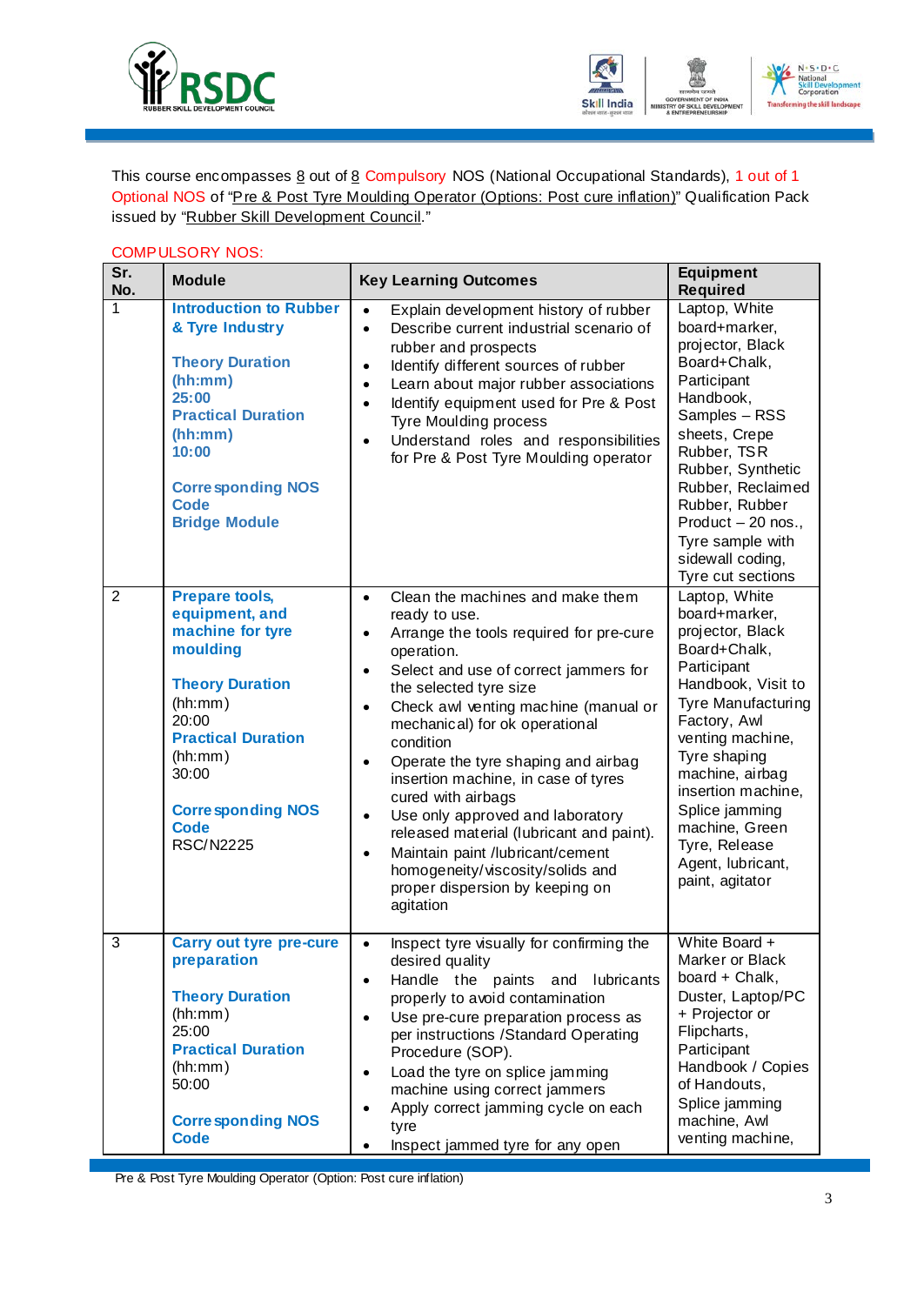



| Sr.<br>No.     | <b>Module</b>                                                                                                                                                                                                                        | <b>Key Learning Outcomes</b>                                                                                                                                                                                                                                                                                                                                                                                                                                                                                                                                                                                                                                                                                                              | <b>Equipment</b><br><b>Required</b>                                                                                                                                                                  |
|----------------|--------------------------------------------------------------------------------------------------------------------------------------------------------------------------------------------------------------------------------------|-------------------------------------------------------------------------------------------------------------------------------------------------------------------------------------------------------------------------------------------------------------------------------------------------------------------------------------------------------------------------------------------------------------------------------------------------------------------------------------------------------------------------------------------------------------------------------------------------------------------------------------------------------------------------------------------------------------------------------------------|------------------------------------------------------------------------------------------------------------------------------------------------------------------------------------------------------|
|                | <b>RSC/N2226</b>                                                                                                                                                                                                                     | splice joints<br>Apply correct lubricant evenly inside<br>$\bullet$<br>the tyre<br>Use awl for awl venting the sidewall<br>$\bullet$<br>area of the tyre<br>Use mechanical awl venting machine<br>$\bullet$<br>Apply specified paint in the side wall<br>$\bullet$<br>area and on the inside of the tyre<br>Spray mold release lubricant in tyre<br>$\bullet$<br>mould before placing the tyre in the<br>tyre press                                                                                                                                                                                                                                                                                                                       | Release Agent,<br>lubricant                                                                                                                                                                          |
| $\overline{4}$ | <b>Carry out tyre post</b><br>cure operation<br><b>Theory Duration</b><br>(hh:mm)<br>20:00<br><b>Practical Duration</b><br>(hh:mm)<br>30:00<br><b>Corresponding NOS</b><br><b>Code</b><br><b>RSC/N2227</b>                           | Keep the hand tools ready for the post<br>$\bullet$<br>cure preparation<br>Verify correct PCI rings availability<br>$\bullet$<br>Set the automatic pressure control and<br>$\bullet$<br>timer controls<br>Operate trolleys, overhead conveyors<br>$\bullet$<br>Carry out post cure preparation<br>$\bullet$<br>process as per instructions /SOP<br>Load the tyres on Manual or auto PCI<br>$\bullet$<br>units<br>Set air pressure correctly as per the<br>$\bullet$<br>technical specifications<br>Select and use the correct PCI rings<br>$\bullet$<br>Set time cycle for post cure inflation<br>$\bullet$<br>Send the tyres to inspection and final<br>$\bullet$<br>finish area by manual rolling, or trolleys<br>or overhead Conveyors | White Board +<br>Marker or<br>Blackboard +<br>Chalk, Duster,<br>Laptop/PC+<br>Projector or<br>Flipcharts,<br>Participant<br>Handbook / Copies<br>of Handouts, PCI<br>units, PCI rings,<br>Cured Tyre |
| 5              | <b>Carry out</b><br>housekeeping in<br>rubber product<br>manufacturing<br><b>Theory Duration</b><br>(hh:mm)<br>10:00<br><b>Practical Duration</b><br>(hh:mm)<br>20:00<br><b>Corresponding NOS</b><br><b>Code</b><br><b>RSC/N5001</b> | Learn what is housekeeping<br>$\bullet$<br>Understand the importance & purpose<br>$\bullet$<br>of housekeeping<br>Explain benefits of housekeeping<br>$\bullet$<br>Explain what is '5S'<br>$\bullet$<br>Understand each 'S' and its meaning<br>Learn and practice cleaning of<br>machine and work area with specified<br>equipment and material                                                                                                                                                                                                                                                                                                                                                                                           | White Board +<br>Marker or<br>Blackboard +<br>Chalk, Duster,<br>Laptop/PC+<br>Projector or<br>Flipcharts,<br>Participant<br>Handbook / Copies<br>of Handouts,<br>Different Cleaning<br>Equipment     |
| 6              | <b>Carry out reporting</b><br>and documentation<br><b>Theory Duration</b><br>(hh:mm)<br>10:00<br><b>Practical Duration</b><br>(hh:mm)<br>15:00                                                                                       | Understand what is documentation<br>$\bullet$<br>Describe the importance of<br>$\bullet$<br>documentation.<br>Define the purpose of documentation<br>$\bullet$<br>Learn the types of documentation<br>$\bullet$<br>Describe common documentation used<br>$\bullet$<br>in the rubber industry<br>Explain what is reporting<br>$\bullet$<br>Describe the importance of reporting<br>$\bullet$                                                                                                                                                                                                                                                                                                                                               | White Board +<br>Marker or<br>Blackboard +<br>Chalk, Duster,<br>Laptop/PC+<br>Projector or<br>Flipcharts,<br>Participant                                                                             |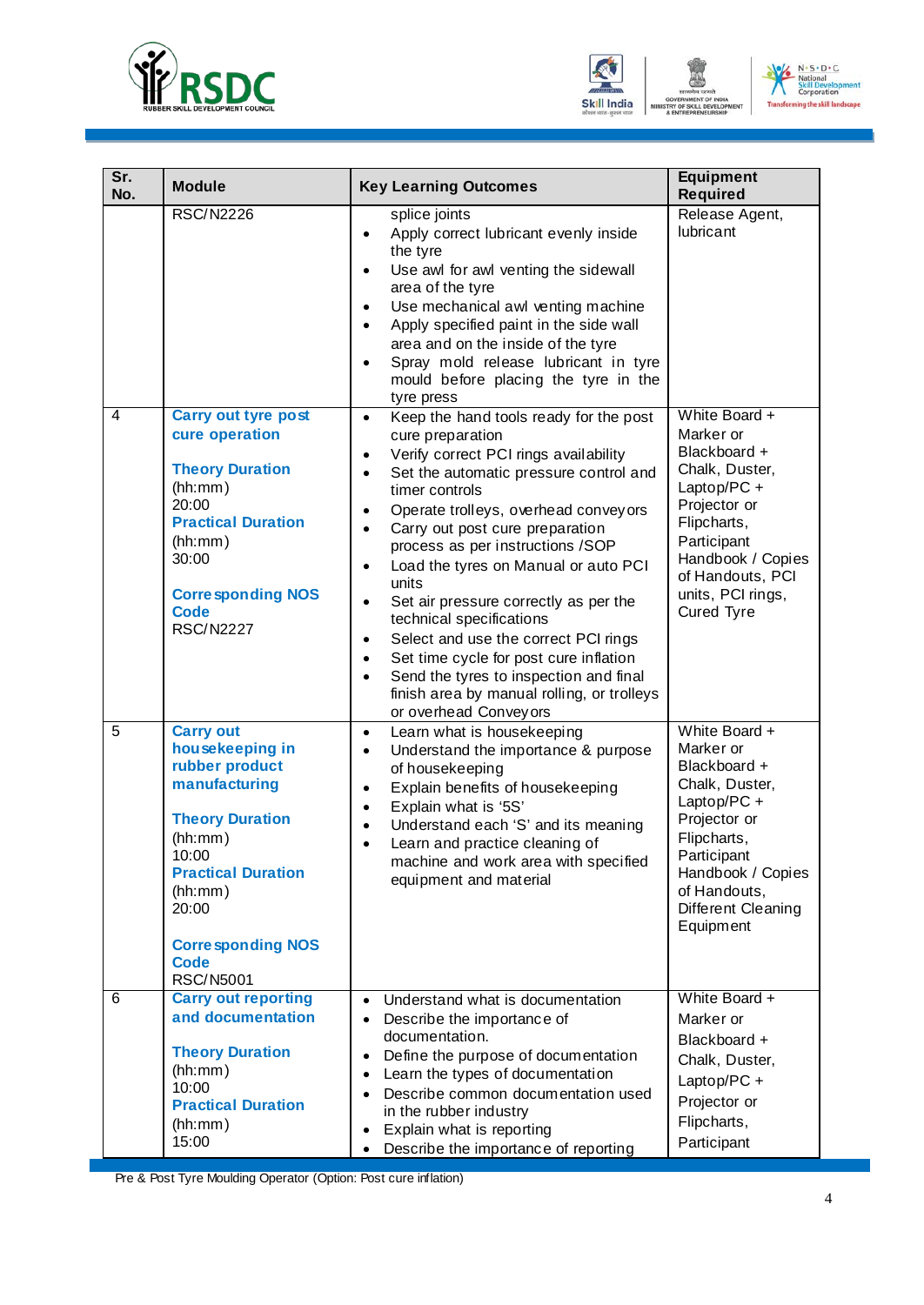



| Sr.<br>No.     | <b>Module</b>                                                                                                                                                                                           | <b>Key Learning Outcomes</b>                                                                                                                                                                                                                                                                                                                                                                                                                                                                                                                                                                                                                                                                                                                                                                                                                                                       | <b>Equipment</b><br><b>Required</b>                                                                                                                                                                                                                                                                                                                                                    |
|----------------|---------------------------------------------------------------------------------------------------------------------------------------------------------------------------------------------------------|------------------------------------------------------------------------------------------------------------------------------------------------------------------------------------------------------------------------------------------------------------------------------------------------------------------------------------------------------------------------------------------------------------------------------------------------------------------------------------------------------------------------------------------------------------------------------------------------------------------------------------------------------------------------------------------------------------------------------------------------------------------------------------------------------------------------------------------------------------------------------------|----------------------------------------------------------------------------------------------------------------------------------------------------------------------------------------------------------------------------------------------------------------------------------------------------------------------------------------------------------------------------------------|
|                | <b>Corresponding NOS</b><br><b>Code</b><br><b>RSC/N5002</b>                                                                                                                                             | Explain about Government Acts and<br>$\bullet$<br><b>Bylaws</b><br>Describe the use of rules in an<br>$\bullet$<br>organization.<br>Understand the meaning of organization<br>$\bullet$<br>policies and guidelines<br>Describe the purpose of procedures in<br>$\bullet$<br>an organization<br>Explain what is work instruction<br>$\bullet$<br>Define what is communication<br>$\bullet$<br>Describe communication process<br>$\bullet$<br>Explain problems in communication<br>$\bullet$<br>Describe various communication<br>$\bullet$<br>barriers<br>Explain traits of active listening<br>$\bullet$<br>Use points of good writing skill<br>$\bullet$<br>Explain how to resolve conflict with a<br>$\bullet$<br>team member<br>Use organizational procedures for<br>$\bullet$<br>reporting and documentation<br>Decide priority of work from pending<br>$\bullet$<br>work list | Handbook / Copies<br>of Handouts,<br>Sample of<br>Documentations,<br>Sample of Reports,<br>Sample of<br>Procedure,<br>Sample of Work<br>Instructions                                                                                                                                                                                                                                   |
| $\overline{7}$ | <b>Carry Out Quality</b><br><b>Checks</b><br><b>Theory Duration</b><br>(hh:mm)<br>15:00<br><b>Practical Duration</b><br>(hh:mm)<br>25:00<br><b>Corresponding NOS</b><br><b>Code</b><br><b>RSC/N5003</b> | Learn need of quality control in Pre &<br>$\bullet$<br>Post Tyre Moulding<br>Identify testing equipment for Pre &<br>$\bullet$<br>Post Tyre Moulding<br>Use methodology of problem-solving<br>$\bullet$<br>Describe implication of Pre & Post Tyre<br>$\bullet$<br>Moulding quality issues                                                                                                                                                                                                                                                                                                                                                                                                                                                                                                                                                                                         | White Board +<br>Marker or<br>Blackboard +<br>Chalk, Duster,<br>Laptop/PC +<br>Projector or<br>Flipcharts,<br>Participant<br>Handbook / Copies<br>of Handouts, Tyre /<br>Tyres with different<br>Quality defects,<br>Different Inspection<br>Tools - Vernier<br>Caliper,<br>Micrometer,<br><b>Rubber Hardness</b><br>Tester, Measuring<br>Tape, Tread Depth<br>Gauge, X-Ray<br>Machine |
| 8              | <b>Carry out problem</b><br><b>identification and</b><br>escalation<br><b>Theory Duration</b><br>(hh:mm)<br>5:00                                                                                        | Explain what is problem<br>$\bullet$<br>Explain what is defined as a problem in<br>$\bullet$<br>an organization<br>Identify a problem in an organization<br>$\bullet$<br>Describe hierarchies<br>$\bullet$<br>Define hierarchy in Tyre<br>Moulding<br>$\bullet$<br>industry<br>Escalate problem in an organization<br>$\bullet$                                                                                                                                                                                                                                                                                                                                                                                                                                                                                                                                                    | White Board +<br>Marker or<br>Blackboard +<br>Chalk, Duster,<br>Laptop/PC +<br>Projector or<br>Flipcharts,<br>Participant                                                                                                                                                                                                                                                              |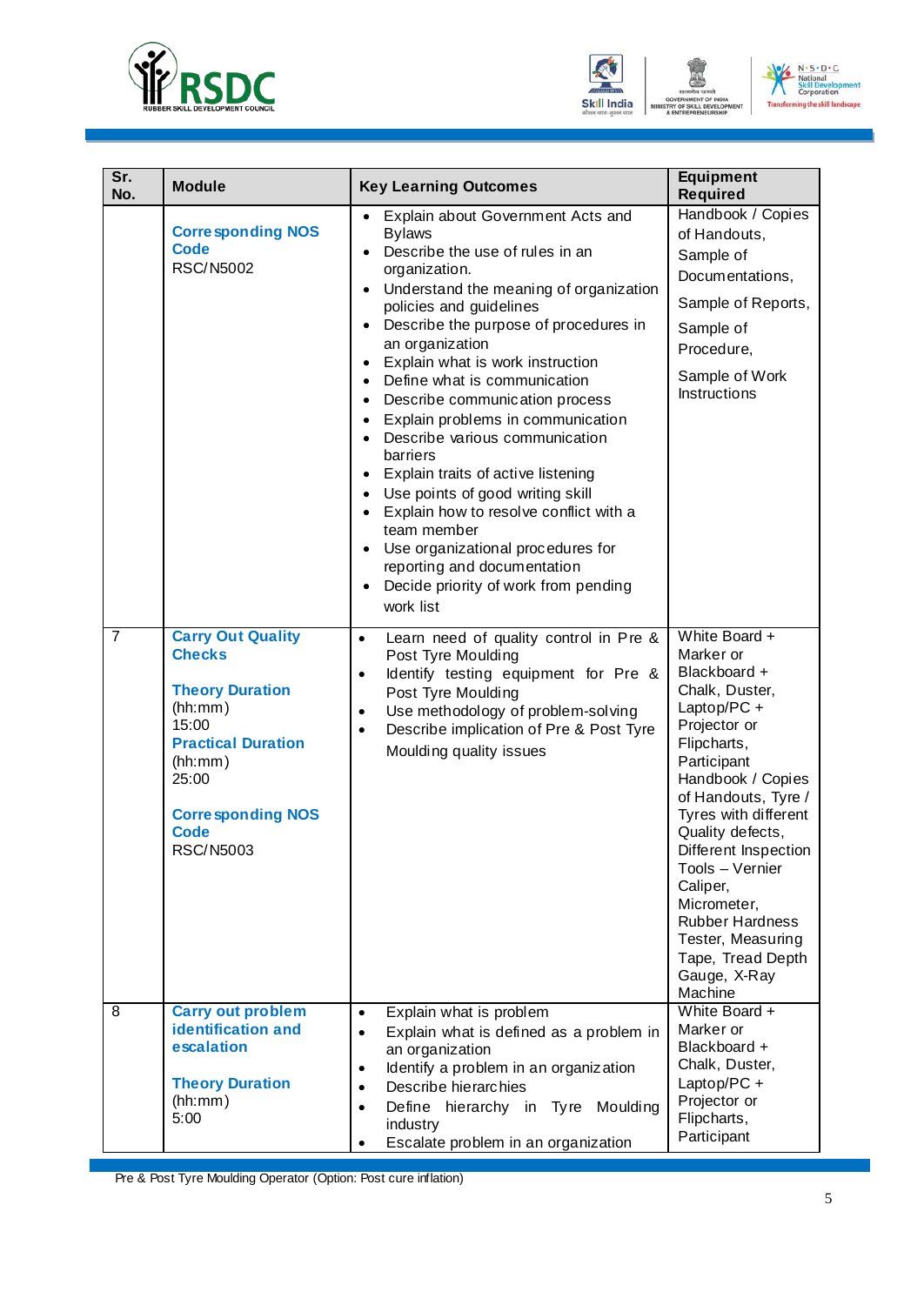

**Module Key Learning Outcomes** 

**Sr.** 



|              | <b>Equipment</b><br><b>Required</b> |
|--------------|-------------------------------------|
| lation in an | Handbook / Copies<br>of Handouts    |

|   | <b>Practical Duration</b><br>(hh:mm)<br>15:00<br><b>Corresponding NOS</b><br><b>Code</b><br><b>RSC/N5004</b>                                                                                        | Describe the need for escalation in an<br>$\bullet$<br>organization                                                                                                                                                                                                                                                                                                                                                                                                                                                                                                                                                                                                                                                                                                                                                                                                                                                                                                                                                                                                                                                                                                                                                                                                                                                                                                                                               | Handbook / Copies<br>of Handouts                                                                                                                                                                                                                                                                                |
|---|-----------------------------------------------------------------------------------------------------------------------------------------------------------------------------------------------------|-------------------------------------------------------------------------------------------------------------------------------------------------------------------------------------------------------------------------------------------------------------------------------------------------------------------------------------------------------------------------------------------------------------------------------------------------------------------------------------------------------------------------------------------------------------------------------------------------------------------------------------------------------------------------------------------------------------------------------------------------------------------------------------------------------------------------------------------------------------------------------------------------------------------------------------------------------------------------------------------------------------------------------------------------------------------------------------------------------------------------------------------------------------------------------------------------------------------------------------------------------------------------------------------------------------------------------------------------------------------------------------------------------------------|-----------------------------------------------------------------------------------------------------------------------------------------------------------------------------------------------------------------------------------------------------------------------------------------------------------------|
| 9 | <b>Carry out health and</b><br>safety<br><b>Theory Duration</b><br>(hh:mm)<br>10:00<br><b>Practical Duration</b><br>(hh:mm)<br>15:00<br><b>Corresponding NOS</b><br><b>Code</b><br><b>RSC/N5007</b> | Describe<br>what is<br>defined<br>the<br>$\bullet$<br>as<br>hazards in an organization<br>Identify hazard in a rubber industry<br>$\bullet$<br>Describe chemical hazard in a rubber<br>$\bullet$<br>industry<br>Describe physical hazard in a rubber<br>$\bullet$<br>industry<br>Describe ergonomic hazard in a rubber<br>$\bullet$<br>industry<br>Explain<br>health<br>the<br>safety<br>and<br>$\bullet$<br>requirements for a rubber industry<br>Discuss health and safety procedure of<br>$\bullet$<br>organization<br>Explain what is Personal Protective<br>$\bullet$<br>Equipment (PPE)<br><b>Discuss</b><br>requirement<br>of<br>Personal<br>$\bullet$<br>Protective Equipment (PPE)<br>Identify different types of Personal<br>$\bullet$<br>Protective Equipment (PPE) used in the<br>rubber industry<br>Demonstrate the use<br>different<br>of<br>$\bullet$<br>Personal Protective Equipment (PPE).<br>Define what is an emergency<br>$\bullet$<br>Describe various emergency situations<br>$\bullet$<br>in Industry<br>Describe<br>injuries<br>common<br>in<br>the<br>$\bullet$<br>industry<br>Describe<br>Aid<br>First<br>box<br>its<br>and<br>$\bullet$<br>constituents<br>handle<br>Fire<br>Demonstrate<br>how to<br>Emergencies<br>Demonstrate use of a multi-purpose<br>Fire Extinguisher<br>Describe type and class of fires<br>Describe suitable fire extinguisher as<br>per fire type and class | White Board +<br>Marker or<br>Blackboard +<br>Chalk, Duster,<br>Laptop/PC +<br>Projector or<br>Flipcharts,<br>Participant<br>Handbook / Copies<br>of Handouts,<br>Sample of PPEs -<br>Safety Goggle,<br>Safety Shoes,<br>Safety Gloves,<br>Safety Hat, Mask,<br>Earmuff, First Aid<br>Box, Fire<br>Extinguisher |
|   | <b>COMPULSORY NOS:</b><br><b>Total Duration</b>                                                                                                                                                     | <b>Unique Equipment Required:</b><br>White Board + Marker or Blackboard + Chalk, Duster, Laptop/PC<br>+ Projector or Flipcharts, Participant Handbook / Copies of<br>Handouts, Awl venting machine, Tyre shaping machine, airbag                                                                                                                                                                                                                                                                                                                                                                                                                                                                                                                                                                                                                                                                                                                                                                                                                                                                                                                                                                                                                                                                                                                                                                                  |                                                                                                                                                                                                                                                                                                                 |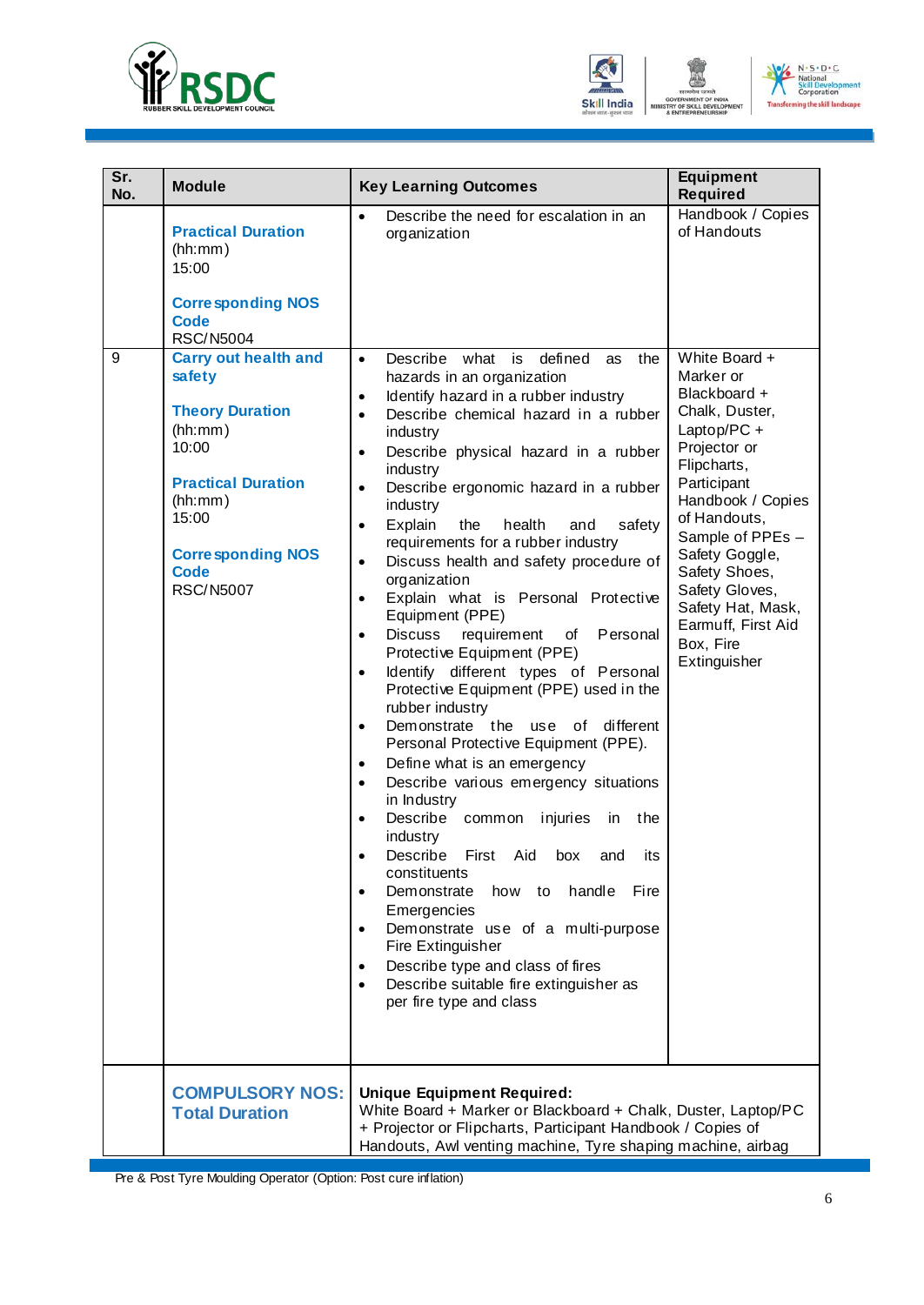



| Sr.<br>No. | <b>Module</b>                                                           | <b>Key Learning Outcomes</b>                                                                                                                                                                                                                                                                                 | <b>Equipment</b><br><b>Required</b> |
|------------|-------------------------------------------------------------------------|--------------------------------------------------------------------------------------------------------------------------------------------------------------------------------------------------------------------------------------------------------------------------------------------------------------|-------------------------------------|
|            | <b>Theory Duration</b><br>140:00<br><b>Practical Duration</b><br>210:00 | insertion machine, paint agitator, Splice jamming machine, PCI<br>units, PCI rings, Tyre Mould, Tyre Mould Clamp, Crane, Machine<br>and Mould cleaning Equipment, material handling equipment,<br>Safety Goggle, Safety Shoes, Safety Gloves, Safety Hat, Mask,<br>Earmuff, First Aid Box, Fire Extinguisher |                                     |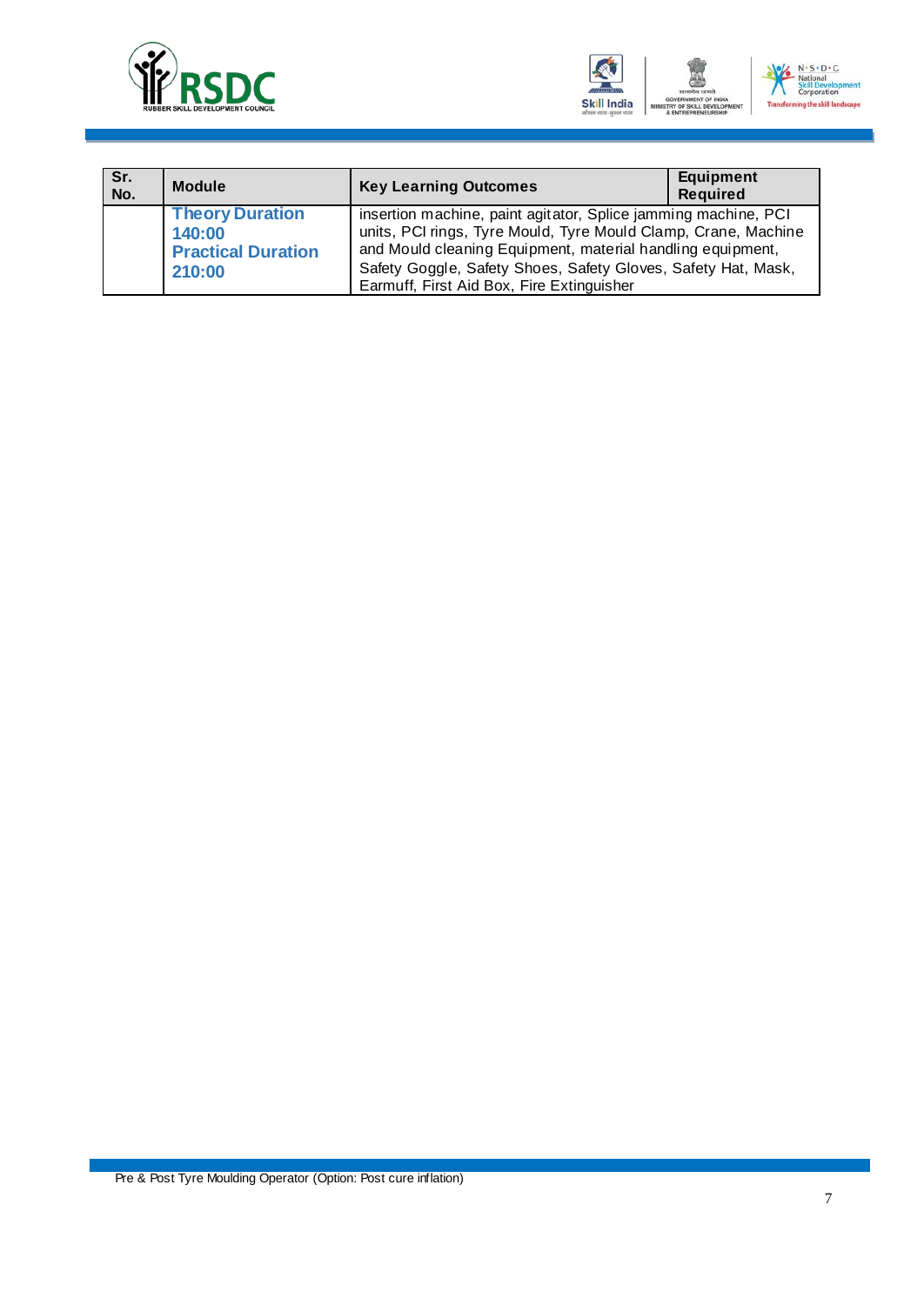



### OPTION 1: Post cure inflation

| Sr.<br>No. | <b>Module</b>                                                                                                                                                                                                | <b>Key Learning Outcomes</b>                                                                                                                                                                                                                                                                                                                                                                                                                                                                                                                                                                                                                                                                                                                                                                                                                                                                                                                                                                                                                                                                                                                                                                  | Equipment<br><b>Required</b>                                                                                                                                                                                                                                                                                                                           |
|------------|--------------------------------------------------------------------------------------------------------------------------------------------------------------------------------------------------------------|-----------------------------------------------------------------------------------------------------------------------------------------------------------------------------------------------------------------------------------------------------------------------------------------------------------------------------------------------------------------------------------------------------------------------------------------------------------------------------------------------------------------------------------------------------------------------------------------------------------------------------------------------------------------------------------------------------------------------------------------------------------------------------------------------------------------------------------------------------------------------------------------------------------------------------------------------------------------------------------------------------------------------------------------------------------------------------------------------------------------------------------------------------------------------------------------------|--------------------------------------------------------------------------------------------------------------------------------------------------------------------------------------------------------------------------------------------------------------------------------------------------------------------------------------------------------|
| 1          | <b>Carry out post cure</b><br><b>inflation</b><br><b>Theory Duration</b><br>(hh:mm)<br>10:00<br><b>Practical Duration</b><br>(hh:mm)<br>20:00<br><b>Corresponding NOS</b><br><b>Code</b><br><b>RSC/N0227</b> | Keep the hand tools ready for the post<br>$\bullet$<br>cure inflation<br>Verify mounting of PCI (post cure<br>$\bullet$<br>inflation) ring on correct location for<br>easy and timely loading of cured tyre for<br>post cure inflation<br>Check operational condition of the<br>$\bullet$<br>automatic pressure control and timer<br>control<br>Check trolley, and overhead conveyors<br>$\bullet$<br>readiness<br>Use post cure inflation process as per<br>$\bullet$<br>standard operating procedure (SOP)<br>Visually inspect the cured tyre coming<br>$\bullet$<br>out of the press for any blemishes<br>Load the tyres on Manual or auto PCI<br>$\bullet$<br>units immediately after the tyre is<br>released from the curing mold<br>Set correct air pressure as per the SOP<br>$\bullet$<br>Set time cycle for post cure inflation<br>$\bullet$<br>Check the selector switch /lever which<br>$\bullet$<br>controls the inflation pressure<br>automatically<br>Comply with the total PCI time<br>$\bullet$<br>requirement<br>Send the tyres after PCI for debagging,<br>$\bullet$<br>trimming, final inspection and finishing<br>by manual rolling, or trolleys or<br>overhead Conveyors | White Board +<br>Marker or<br>Blackboard +<br>Chalk, Duster,<br>Laptop/PC+<br>Projector or<br>Flipcharts,<br>Participant<br>Handbook / Copies<br>of Handouts, PCI<br>units, PCI rings,<br>Cured Tyre,<br>material handling<br>equipment, Safety<br>Goggle, Safety<br>Shoes, Safety<br>Gloves, Mask,<br>Earmuff, First Aid<br>Box, Fire<br>Extinguisher |
|            | <b>OPTION</b><br>$\ddagger$ :<br><b>Total</b><br><b>Duration</b><br><b>Theory Duration</b><br>10:00<br><b>Practical Duration</b><br>20:00                                                                    | <b>Unique Equipment Required:</b><br>White Board + Marker or Blackboard + Chalk, Duster, Laptop/PC<br>+ Projector or Flipcharts, Participant Handbook / Copies of<br>Handouts, PCI units, PCI rings, Cured Tyre, material handling<br>equipment, Safety Goggle, Safety Shoes, Safety Gloves, Safety<br>Hat, Mask, Earmuff, First Aid Box, Fire Extinguisher                                                                                                                                                                                                                                                                                                                                                                                                                                                                                                                                                                                                                                                                                                                                                                                                                                   |                                                                                                                                                                                                                                                                                                                                                        |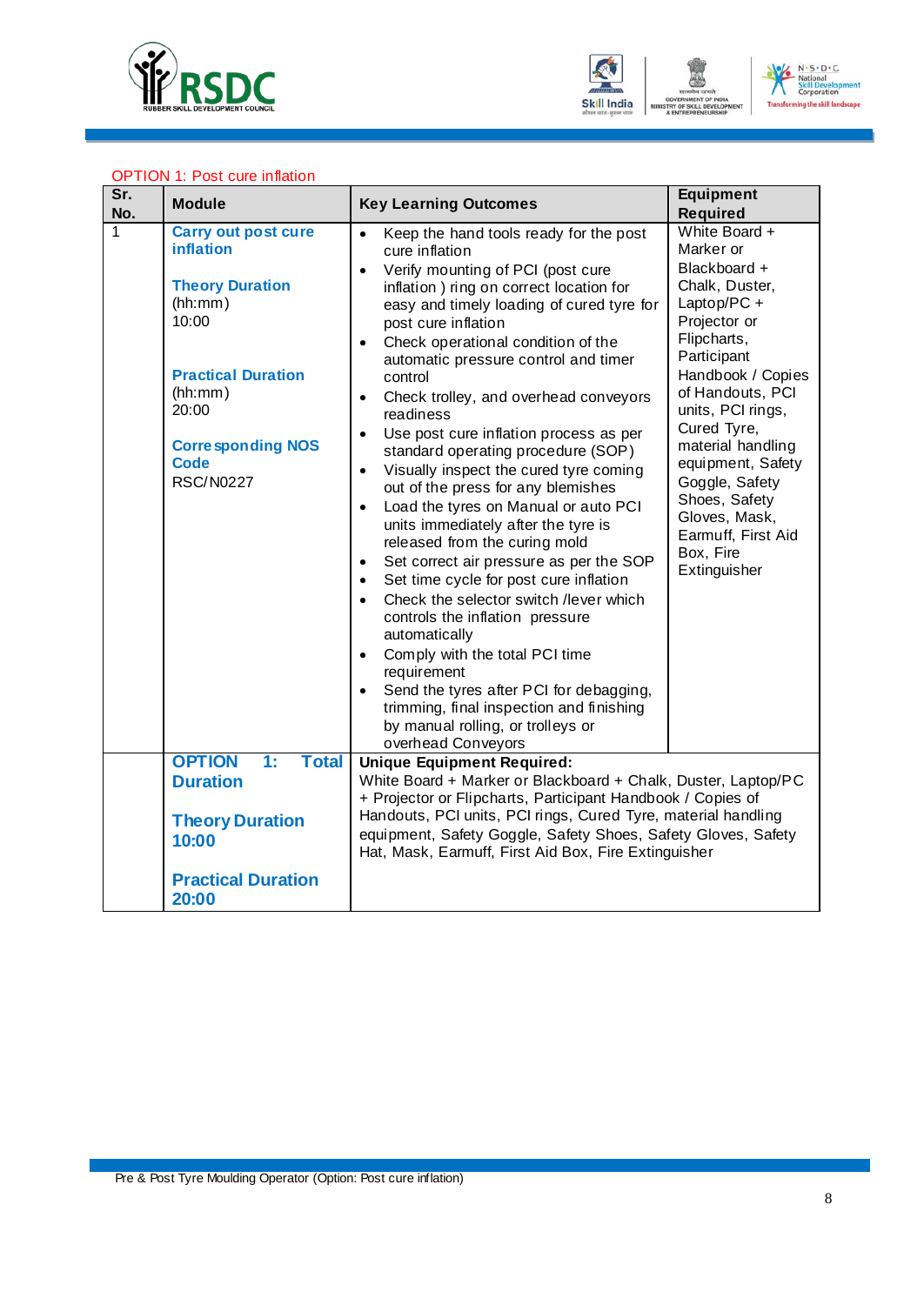



| <b>GRAND</b><br>Total I                                            | Unique Equipment Required for the QP:                                                                                                                                                                                                                                                                                           |
|--------------------------------------------------------------------|---------------------------------------------------------------------------------------------------------------------------------------------------------------------------------------------------------------------------------------------------------------------------------------------------------------------------------|
| <b>Duration</b><br><b>Minimum Duration</b><br>for the $QP=350$ Hrs | White Board + Marker or Blackboard + Chalk, Duster, Laptop/PC<br>+ Projector or Flipcharts, Participant Handbook / Copies of<br>Handouts, Awl venting machine, Tyre shaping machine, airbag<br>insertion machine, paint agitator, Splice jamming machine, PCI<br>units, PCI rings, Tyre Mould, Tyre Mould Clamp, Crane, Machine |
| <b>140 Hrs</b><br>Theory:<br><b>210 Hrs</b><br><b>Practical:</b>   | and Mould cleaning Equipment, material handling equipment,<br>Safety Goggle, Safety Shoes, Safety Gloves, Safety Hat, Mask,<br>Earmuff, First Aid Box, Fire Extinguisher                                                                                                                                                        |
| <b>Maximum Duration</b>                                            |                                                                                                                                                                                                                                                                                                                                 |
| for the $QP=380$ hrs                                               |                                                                                                                                                                                                                                                                                                                                 |
| <b>150 Hrs</b><br>Theory:                                          |                                                                                                                                                                                                                                                                                                                                 |
| <b>230 Hrs</b><br><b>Practical:</b>                                |                                                                                                                                                                                                                                                                                                                                 |

*(This syllabus/ curriculum has been approved by Rubber Skill Development Council)*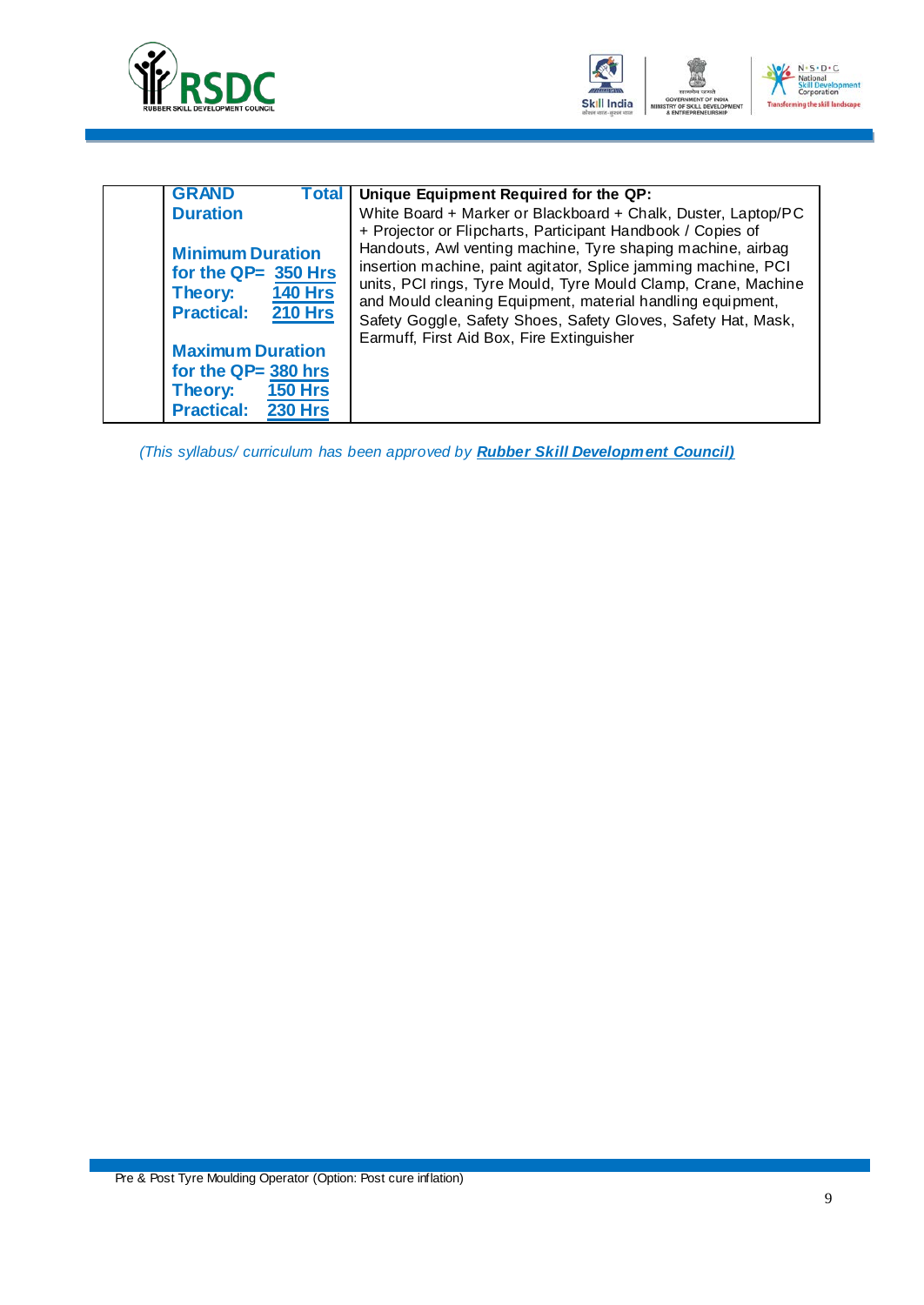<span id="page-12-0"></span>



### **Trainer Prerequisites for Job role: "Pre & Post Tyre Moulding Operator (Option: Post cure inflation)" mapped to Qualification Pack: "RSC/Q2209, v2.0."**

| Sr.<br>No.     | Area                                                          | <b>Details</b>                                                                                                                                                                                                                                                                                                                                                                              |
|----------------|---------------------------------------------------------------|---------------------------------------------------------------------------------------------------------------------------------------------------------------------------------------------------------------------------------------------------------------------------------------------------------------------------------------------------------------------------------------------|
|                | <b>Description</b>                                            | To deliver accredited training service, mapping to the curriculum detailed<br>above, in accordance with the Qualification Pack "RSC/Q2209 Version<br>$2.0$ ".                                                                                                                                                                                                                               |
| $\overline{2}$ | Personal<br><b>Attributes</b>                                 | Aptitude for conducting training, and pre/ post work to ensure competent,<br>employable candidates at the end of the training. Strong communication<br>skills, interpersonal skills, ability to work as part of a team; a passion for<br>quality and for developing others; well- organized and focused, eager to<br>learn and keep oneself updated with the latest in the mentioned field. |
| 3              | <b>Minimum</b><br><b>Educational</b><br><b>Qualifications</b> | Any Graduate preferably in rubber or polymer                                                                                                                                                                                                                                                                                                                                                |
| 4a             | Domain<br><b>Certification</b>                                | Certified for Job Role: "Pre & Post Tyre Moulding Operator (Option: Post<br>cure inflation)" mapped to QP: "RSC/Q2209".<br>Minimum accepted score as per SSC guidelines is 80%.                                                                                                                                                                                                             |
| 4b             | <b>Platform</b><br><b>Certification</b>                       | Recommended that the Trainer is certified for the Job Role: "Trainer,"<br>mapped to the<br>Qualification Pack: "MEP/ Q0102". Minimum accepted score as per SSC<br>guidelines is 80%.                                                                                                                                                                                                        |
| 5              | <b>Experience</b>                                             | 5+ years of relevant work-experience, above supervisor level                                                                                                                                                                                                                                                                                                                                |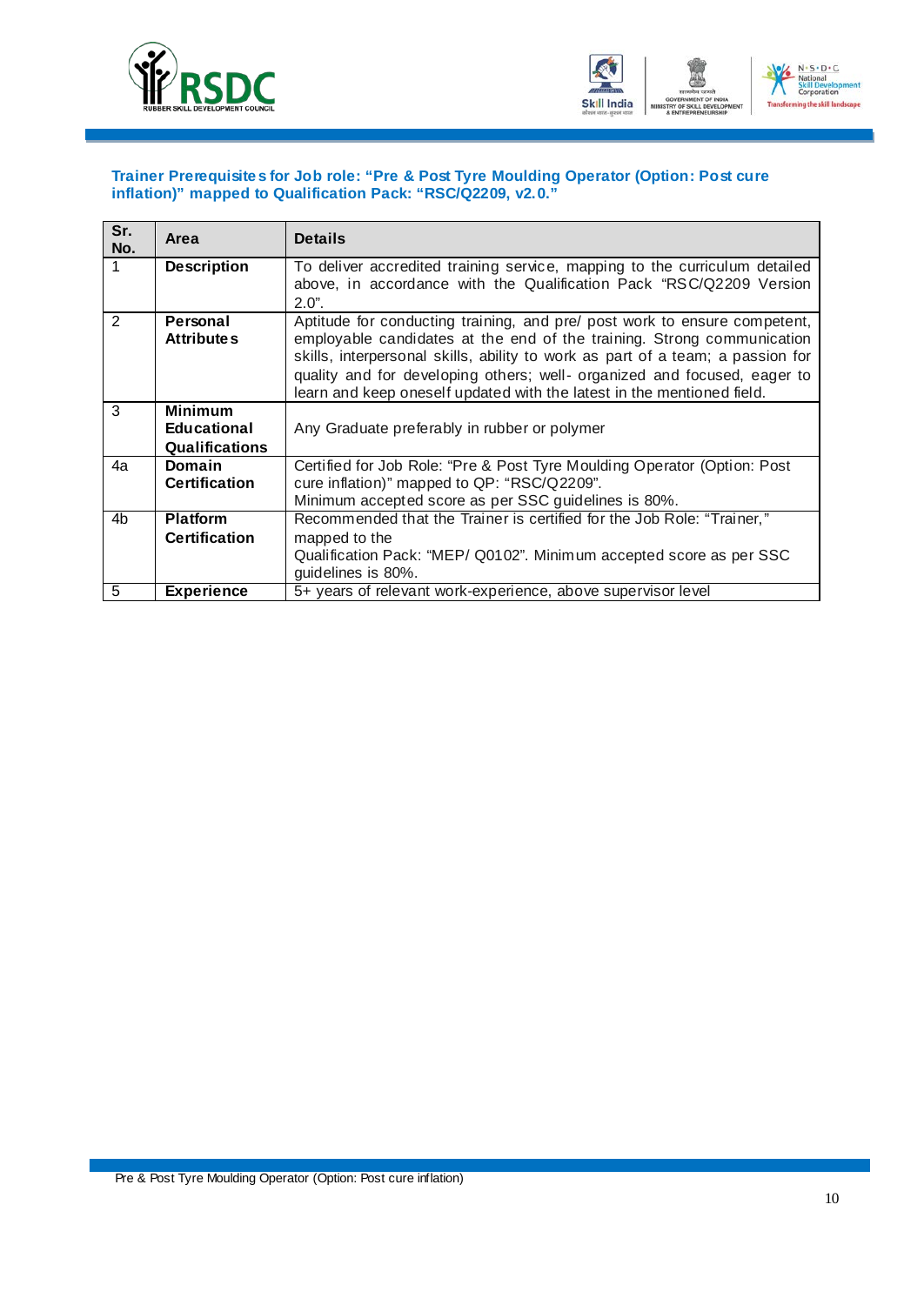<span id="page-13-0"></span>



### **Annexure: Assessment Criteria**

| <b>Assessment Criteria</b>      |                                                                                |  |  |  |  |  |
|---------------------------------|--------------------------------------------------------------------------------|--|--|--|--|--|
| Job Role:                       | <b>Pre &amp; Post Tyre Moulding Operator (Options: Post</b><br>cure inflation) |  |  |  |  |  |
| <b>Qualification Pack Code:</b> | <b>RSC/Q2209</b>                                                               |  |  |  |  |  |
| <b>Sector Skill Council:</b>    | <b>Rubber Skill Development Council</b>                                        |  |  |  |  |  |

| S.<br>No.      | <b>Guidelines for Assessment</b>                                                                                                                                                                     |
|----------------|------------------------------------------------------------------------------------------------------------------------------------------------------------------------------------------------------|
| $\overline{1}$ | Criteria for assessment for each Qualification Pack will be created by the Sector Skill Council.<br>Each Performance Criteria (PC) will be assigned marks proportional to its importance in NOS. SSC |
|                | will also lay down the proportion of marks for Theory and Skills Practical for each PC.                                                                                                              |
| 2              | The assessment for the theory part will be based on knowledge bank of questions created by the<br>SSC.                                                                                               |
| $\overline{3}$ | Assessment will be conducted for all compulsory NOS, and where applicable, on the selected<br>elective/option NOS/set of NOS.                                                                        |
| $\overline{4}$ | Individual assessment agencies will create unique question papers for theory part for each<br>candidate at each examination/training center (as per assessment criteria below).                      |
| 5              | Individual assessment agencies will create unique evaluations for skill practical for every student at<br>each examination/training center based on this criterion.                                  |
| 6              | To pass the Qualification Pack, every trainee should score a minimum of 70% of aggregate marks<br>to successfully clear the assessment.                                                              |
| $\overline{7}$ | In case of unsuccessful completion, the trainee may seek reassessment on the Qualification Pack.                                                                                                     |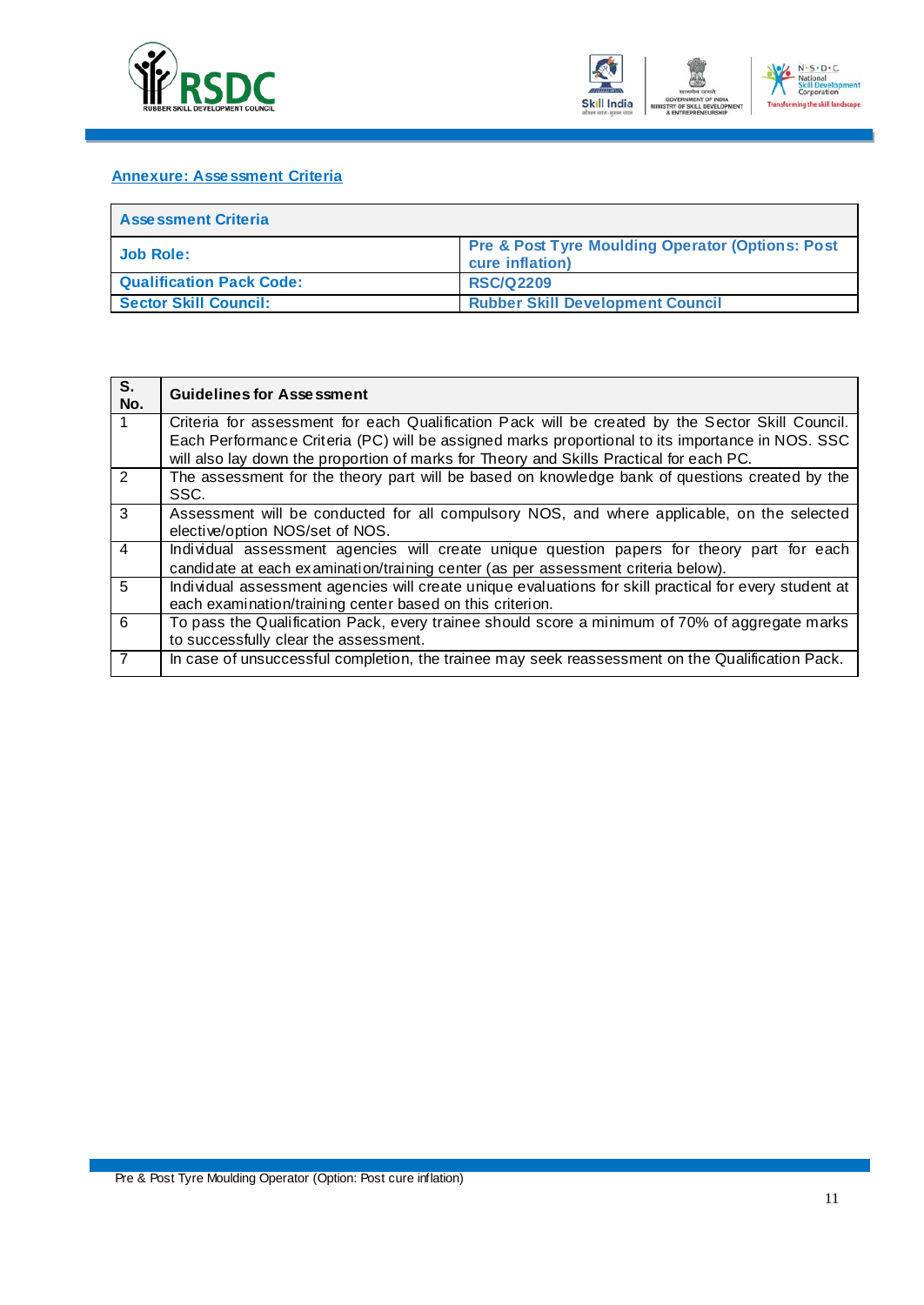





|                               |                                                                                                                                                                                                                                                     |                                      |                | <b>Marks</b><br><b>Allocation</b> |                                                      |
|-------------------------------|-----------------------------------------------------------------------------------------------------------------------------------------------------------------------------------------------------------------------------------------------------|--------------------------------------|----------------|-----------------------------------|------------------------------------------------------|
| Asse ssabl<br>e Outcome       | <b>Assessment Criteria</b>                                                                                                                                                                                                                          | <b>Total</b><br><b>Mark</b><br>(800) | Out<br>Of      | <b>Theo</b><br>ry                 | <b>Skill</b><br>$\mathbf{s}$<br><b>Pract</b><br>ical |
|                               | PC1. Ensure that the machines are clean and ready to use.                                                                                                                                                                                           |                                      | 2              | $\mathbf 0$                       | $\overline{2}$                                       |
|                               | PC2. Ensure that the tools required for pre cure operation<br>are ready.                                                                                                                                                                            |                                      | 3              | 0                                 | 3                                                    |
|                               | PC3. Ensure that correct jammers are used for the selected<br>tyre size                                                                                                                                                                             |                                      | 9              | 5                                 | 4                                                    |
|                               | PC4. Ensure manual or mechanical awl venting machine are<br>ok and operational                                                                                                                                                                      |                                      | 9              | 5                                 | 4                                                    |
|                               | PC5. Ensure the multiple plate jammers are well covered<br>with a nylon cloth or any other fabric material which prevents<br>plates from damaging the tread but take the contour of tread<br>and uniformly jam across the width of the tread splice |                                      | 8              | 6                                 | $\overline{2}$                                       |
|                               | PC6. Ensure that the tyre shaping and airbag insertion<br>machine is in operation ( In case of tyres cured with airbags<br>)Ensure correctness of PCI rings, pressure settings, and the<br>timers are operational                                   | 100                                  | 8              | 6                                 | $\overline{2}$                                       |
| <b>RSC/N2225</b><br>Prepare   | PC7. Ensure that the material (lubricant and paint) required<br>are approved and released by the laboratory.                                                                                                                                        |                                      | 8              | 5                                 | 3                                                    |
| tools,<br>equipment,<br>and   | PC8. Ensure that the paint /lubricant/cement are kept in<br>agitation to maintain the homogeneity/viscosity/solids and<br>proper dispersion                                                                                                         |                                      | 12             | 8                                 | 4                                                    |
| machine for<br>tyre           | PC9. Ensure availability of airbags ( where the curing is<br>done with airbags)                                                                                                                                                                     |                                      | 6              | 3                                 | 3                                                    |
| moulding                      | PC10. Precaution against static discharge                                                                                                                                                                                                           |                                      | $\overline{7}$ | $\overline{4}$                    | 3                                                    |
|                               | PC11. Proper earthing to avoid sparks or fire in the<br>painting booths                                                                                                                                                                             |                                      | 8              | 5                                 | 3                                                    |
|                               | PC12. Adhere to all safety norms (such as wearing<br>protective gloves, mask, earplugs and safety shoes).                                                                                                                                           |                                      | $\overline{7}$ | 3                                 | 4                                                    |
|                               | PC13. Avoid water, oil and other materials on the table                                                                                                                                                                                             |                                      | 4              | $\overline{2}$                    | $\overline{2}$                                       |
|                               | PC14. Ensure safety of self and surrounding area by<br>ensuring no spillage of painting cement or solvents /proper<br>ventilation/non usage of electrical appliances                                                                                |                                      | 1              | 1                                 | $\pmb{0}$                                            |
|                               | PC15. Follow safety measures as laid down by the safety<br>department                                                                                                                                                                               |                                      | $\overline{2}$ | 1                                 | 1                                                    |
|                               | PC16. Comply with health, safety, environment guidelines<br>and regulations in accordance with international/national<br>standards or the organizational standards.                                                                                 |                                      | $\overline{2}$ | $\overline{2}$                    | $\mathbf 0$                                          |
|                               | PC17. Ensure sprinklers and other fire safety devices are<br>available and certified by fire safety inspectors                                                                                                                                      |                                      | 4              | 4                                 | 0                                                    |
|                               | <b>Total</b>                                                                                                                                                                                                                                        |                                      | 100            | 60                                | 40                                                   |
| <b>RSC/N2226</b>              | PC1. Ensure, by visual inspection, that tyre is of desired<br>quality                                                                                                                                                                               |                                      | 8              | 4                                 | 4                                                    |
| Carry out<br>tyre pre<br>cure | PC2. Handle the paints and lubricants properly to avoid<br>contamination                                                                                                                                                                            | 100                                  | 4              | $\overline{2}$                    | $\overline{2}$                                       |
| preparation                   | PC3. Follow<br>preparation<br>pre<br>cure<br>process<br>per<br>as<br>instructions /SOP.                                                                                                                                                             |                                      | 11             | 8                                 | 3                                                    |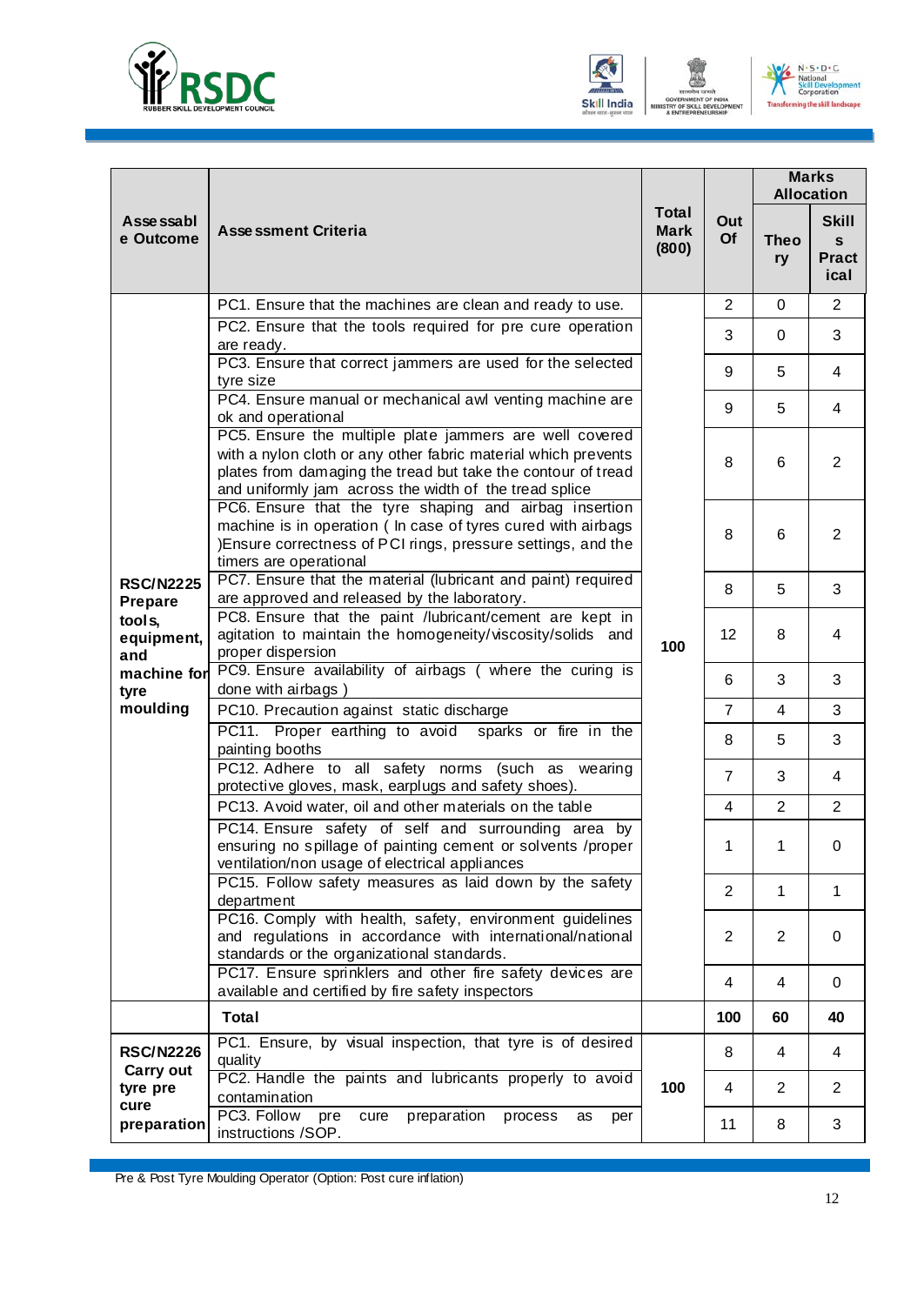





|                                |                                                                                                                                                                                                                                                     | <b>Total</b><br><b>Mark</b><br>(800) |                | <b>Marks</b><br><b>Allocation</b> |                                                      |
|--------------------------------|-----------------------------------------------------------------------------------------------------------------------------------------------------------------------------------------------------------------------------------------------------|--------------------------------------|----------------|-----------------------------------|------------------------------------------------------|
| Asse ssabl<br>e Outcome        | <b>Assessment Criteria</b>                                                                                                                                                                                                                          |                                      | Out<br>Of      | <b>Theo</b><br>ry                 | <b>Skill</b><br>$\mathbf{s}$<br><b>Pract</b><br>ical |
|                                | PC4. Load the tyre on splice jamming machine using correct<br>jammers for the selected tyre size - use correct specified<br>pressure and time for jamming                                                                                           |                                      | 8              | 4                                 | 4                                                    |
|                                | PC5. Apply the correct jamming cycle on each tyre                                                                                                                                                                                                   |                                      | 10             | 6                                 | 4                                                    |
|                                | PC6. Inspect jammed tyre for any open splice joints                                                                                                                                                                                                 |                                      | $\overline{4}$ | 0                                 | $\overline{4}$                                       |
|                                | PC7. Move the jammed tyres to the painting area                                                                                                                                                                                                     |                                      | 8              | $\overline{4}$                    | $\overline{4}$                                       |
|                                | PC8. Apply correct inside lubricant evenly inside the tyre;<br>ensure uniform application of the lubricant                                                                                                                                          |                                      | 4              | 0                                 | 4                                                    |
|                                | PC9. Use awl for awl venting the sidewall area of the tyre $-$<br>usage of manual awl venting tool or mechanical awl venting<br>machine -venting to be done as per SOP                                                                              |                                      | 12             | 6                                 | 6                                                    |
|                                | PC10. Apply correct specified outside paint in the side wall<br>area and inside paint on the inside of the tyre covering from<br>bead toe to bead toe                                                                                               |                                      | 3              | 0                                 | 3                                                    |
|                                | PC11. Ensure that the tyre mould is sprayed with very thin<br>film of mold release lubricant before placing the tyre in the<br>tyre press                                                                                                           |                                      | 4              | 1                                 | 3                                                    |
|                                | PC12. Proper handling of machine and tools to avoid any<br>injury/accident                                                                                                                                                                          |                                      | 4              | 1                                 | 3                                                    |
|                                | PC13. Handle the material using hand gloves and other<br>safety equipment as directed by organizations<br>safety<br>department                                                                                                                      |                                      | 6              | 3                                 | 3                                                    |
|                                | PC14. Adhere to all safety norms (such as<br>wearing<br>protective gloves, masks and shoes)                                                                                                                                                         |                                      | 5              | $\overline{2}$                    | 3                                                    |
|                                | PC15. Comply with health, safety, environment guidelines<br>and regulations in accordance with international/national<br>standards or the organizational standards.                                                                                 |                                      | $\overline{2}$ | $\overline{2}$                    | 0                                                    |
|                                | PC16. Follow the guidance of safety department to contain<br>spillages which may affect the health and safety of self or<br>the environment in the work area                                                                                        |                                      | $\overline{2}$ | $\overline{2}$                    | 0                                                    |
|                                | PC17. Move off spec green tyre to disposal area as per the<br>waste disposal procedures laid down by technical                                                                                                                                      |                                      | 5              | 5                                 | 0                                                    |
|                                | <b>Total</b>                                                                                                                                                                                                                                        |                                      | 100            | 50                                | 50                                                   |
|                                | PC1. Keep the hand tools ready for the post cure<br>preparation.                                                                                                                                                                                    |                                      | 3              | 0                                 | 3                                                    |
|                                | PC2. Ensure correct PCI rings availability                                                                                                                                                                                                          |                                      | 4              | 4                                 | 0                                                    |
| <b>RSC/N2227</b>               | PC3. Ensure the automatic pressure control and timer<br>controls are operational,                                                                                                                                                                   |                                      | 4              | 0                                 | 4                                                    |
| Carry out                      | PC4. Trolleys, overhead conveyors                                                                                                                                                                                                                   | 100                                  | 4              | 0                                 | 4                                                    |
| tyre post<br>cure<br>operation | PC5. Follow post cure<br>preparation<br>process<br>as<br>per<br>instructions /SOP                                                                                                                                                                   |                                      | 12             | 8                                 | 4                                                    |
|                                | PC6. Ensure that the tyres are loaded with Manual or auto<br>PCI units immediately after the tyre is released from the<br>curing mold. (the time lag between the extraction of tyre<br>from mold and placing the extracted tyre in the PCI stand is |                                      | 5              | 0                                 | 5                                                    |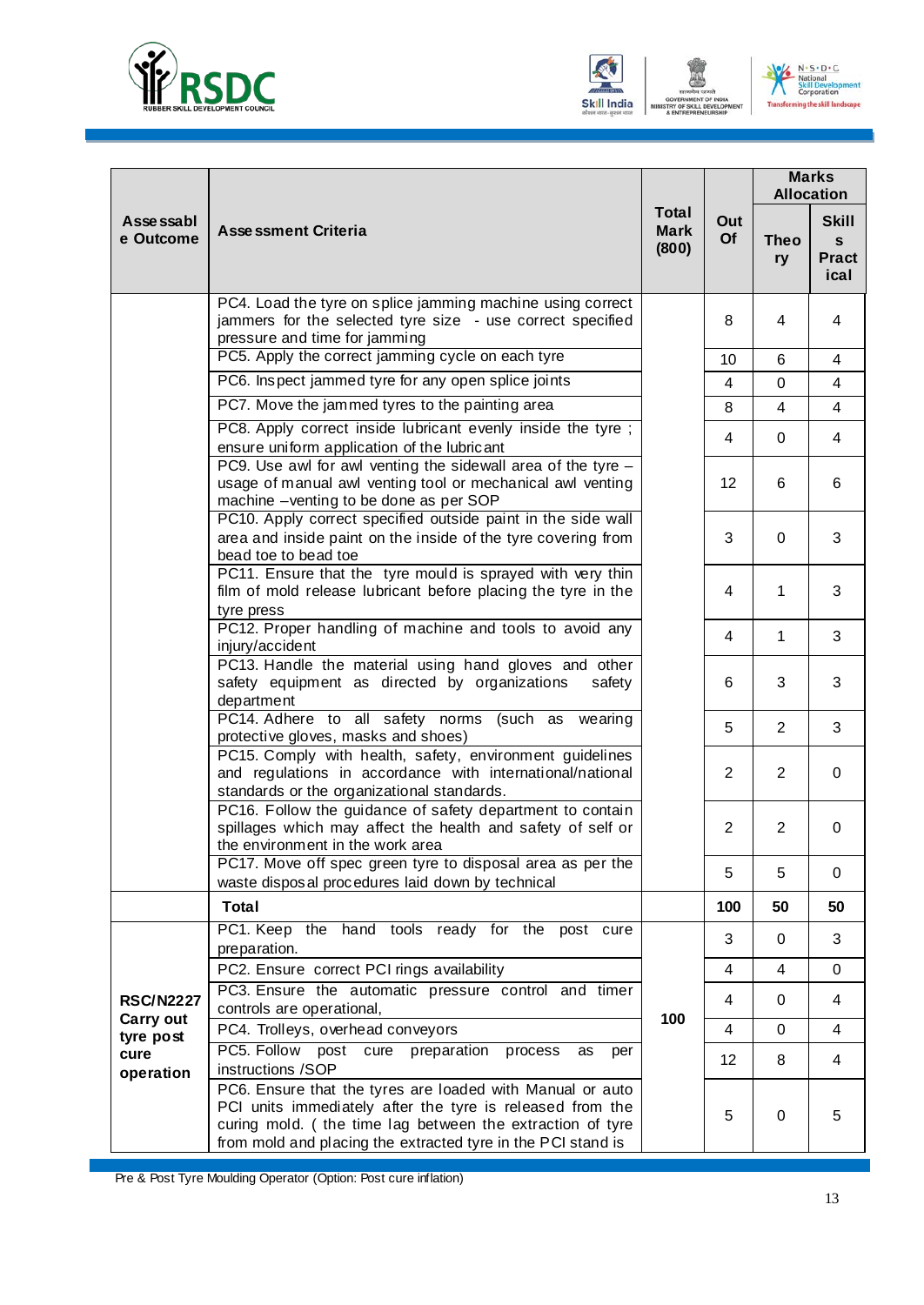





|                            |                                                                                                                                                                        |                                      |                |                   | <b>Marks</b><br><b>Allocation</b>                    |  |
|----------------------------|------------------------------------------------------------------------------------------------------------------------------------------------------------------------|--------------------------------------|----------------|-------------------|------------------------------------------------------|--|
| Asse ssabl<br>e Outcome    | <b>Assessment Criteria</b>                                                                                                                                             | <b>Total</b><br><b>Mark</b><br>(800) | Out<br>Of      | <b>Theo</b><br>ry | <b>Skill</b><br>$\mathbf{s}$<br><b>Pract</b><br>ical |  |
|                            | important and hence need to be followed per specification)                                                                                                             |                                      |                |                   |                                                      |  |
|                            | PC7. Ensure that the time lag between the cured tyres out of<br>the mold after press open to application of PCI must<br>conform to norms laid down by technical.       |                                      | 10             | 5                 | 5                                                    |  |
|                            | PC8. Set air pressure correctly as per the technical<br>specifications                                                                                                 |                                      | 4              | 0                 | 4                                                    |  |
|                            | PC9. Ensure that the correct PCI rings are used                                                                                                                        |                                      | 9              | 5                 | 4                                                    |  |
|                            | PC10. Place tyres on the PCI ring in the proper way to avoid<br>any air leakages                                                                                       |                                      | 8              | 4                 | 4                                                    |  |
|                            | PC11. Set time cycle for post cure inflation                                                                                                                           |                                      | 5              | $\Omega$          | 5                                                    |  |
|                            | PC12. Send the tyres to inspection and final finish area by<br>manual rolling, or trolleys or overhead Conveyors                                                       |                                      | 5              | 5                 | 0                                                    |  |
|                            | PC13. Ensure proper handling of cured tyres to avoid any<br>injury/accident                                                                                            |                                      | 5              | 5                 | 0                                                    |  |
|                            | PC14. Handle the tyre using hand gloves and other safety<br>equipment as directed by organizations safety department                                                   |                                      | 9              | 5                 | 4                                                    |  |
|                            | PC15. Adhere to all safety norms (such as wearing<br>protective gloves, masks, and shoes)                                                                              |                                      | 9              | 5                 | 4                                                    |  |
|                            | PC16. Comply with health, safety, environment guidelines<br>and regulations in accordance with international/national<br>standards or the organizational standards.    |                                      | 2              | $\overline{2}$    | 0                                                    |  |
|                            | PC17. Follow the guidance of safety department to contain<br>spillages which may affect the health and safety of self or<br>the environment in the work area           |                                      | $\overline{2}$ | $\overline{2}$    | $\mathbf 0$                                          |  |
|                            | <b>Total</b>                                                                                                                                                           |                                      | 100            | 50                | 50                                                   |  |
|                            | PC1. Inspect the area while taking into account various<br>surfaces                                                                                                    |                                      | 3              | 3                 | 0                                                    |  |
|                            | PC2. Ensure the floor is free of any cement cans/brushes,<br>spray guns, green / cured tyres                                                                           |                                      | $\mathbf{0}$   | 0                 | $\mathbf 0$                                          |  |
| <b>RSC/N5001</b>           | PC3. Identify the material requirements for cleaning the<br>areas inspected, by considering risk, time, efficiency and<br>type of stain                                |                                      | 3              | 3                 | $\mathbf 0$                                          |  |
| Carry out<br>housekeepi    | PC4. Ensure that the cleaning equipment is in proper<br>working condition                                                                                              |                                      | 3              | 3                 | 0                                                    |  |
| ng in<br>rubber<br>product | PC5. Select the suitable alternatives for cleaning the areas<br>in case the appropriate equipment and materials are not<br>available and inform the appropriate person | 100                                  | 3              | 3                 | $\mathbf 0$                                          |  |
| manufacturi<br>ng          | PC6. Plan the sequence for cleaning the area to avoid re-<br>soiling clean areas and surfaces                                                                          |                                      | 3              | 3                 | 0                                                    |  |
|                            | PC7. Inform the affected people about the cleaning activity                                                                                                            |                                      | 2              | $\overline{2}$    | 0                                                    |  |
|                            | PC8. Display the appropriate signage for the work being<br>conducted                                                                                                   |                                      | 3              | 3                 | $\mathbf 0$                                          |  |
|                            | PC9. Ensure that there is adequate ventilation for the work<br>being carried out                                                                                       |                                      | 3              | 3                 | 0                                                    |  |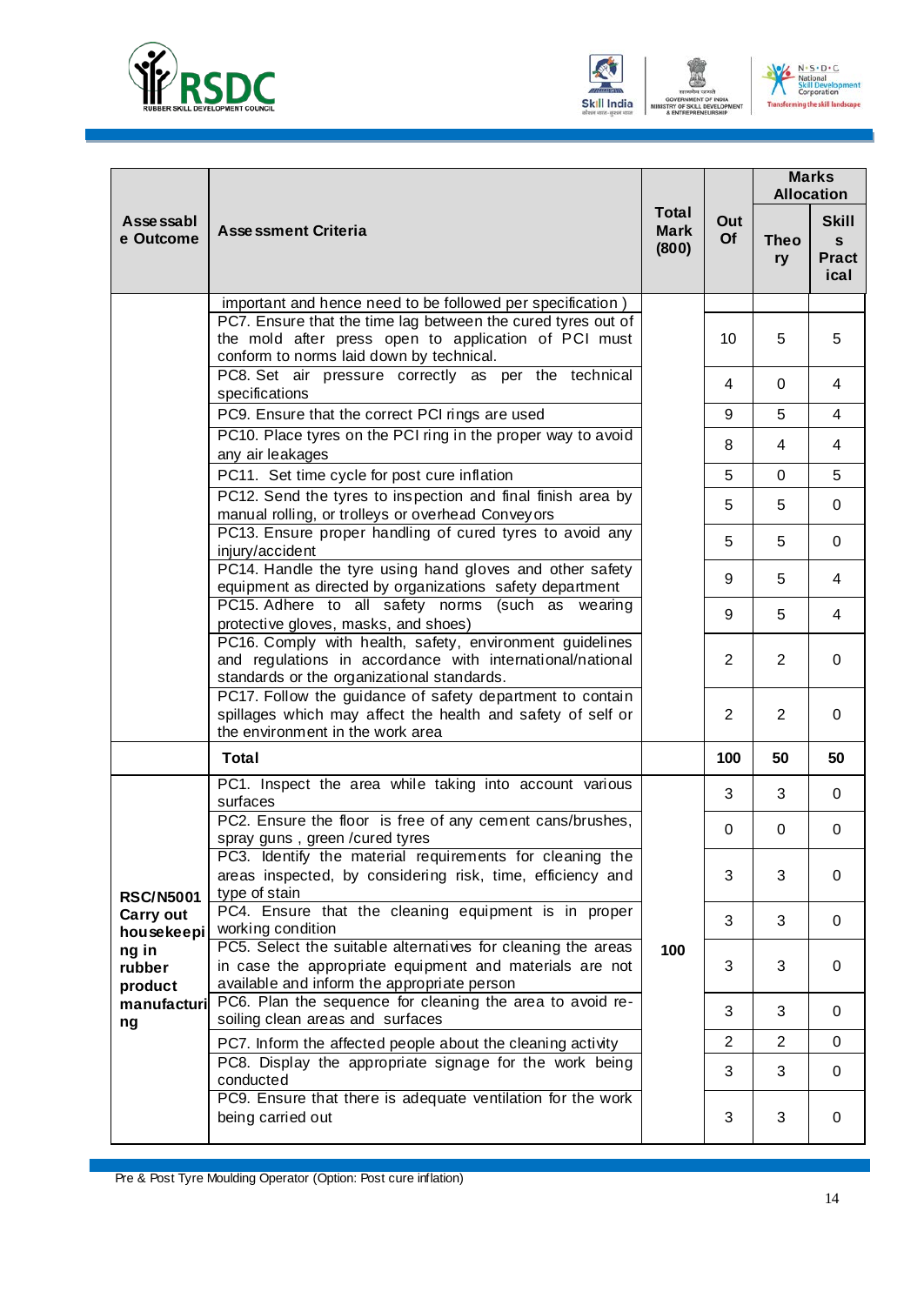





|                                      |                                                                                                                                                                          |                                      | Out<br>Of | <b>Marks</b><br><b>Allocation</b> |                                           |
|--------------------------------------|--------------------------------------------------------------------------------------------------------------------------------------------------------------------------|--------------------------------------|-----------|-----------------------------------|-------------------------------------------|
| Asse ssabl<br>e Outcome              | <b>Assessment Criteria</b>                                                                                                                                               | <b>Total</b><br><b>Mark</b><br>(800) |           | <b>Theo</b><br>ry                 | <b>Skill</b><br>s<br><b>Pract</b><br>ical |
|                                      | PC10. Wear the personal protective equipment required for<br>the cleaning method and materials being used                                                                |                                      | 3         | 3                                 | 0                                         |
|                                      | PC11. Use the correct cleaning method for the work area,<br>type of soiling and surface                                                                                  |                                      | 3         | 3                                 | 0                                         |
|                                      | PC12. Carry out cleaning activity without disturbing others<br>PC13. Deal with accidental damage, if any, caused while                                                   |                                      | 3<br>3    | 3<br>3                            | $\Omega$<br>$\mathbf 0$                   |
|                                      | carrying out the work<br>PC14. Report to the appropriate person any difficulties in                                                                                      |                                      | 3         | 3                                 | 0                                         |
|                                      | carrying out your work<br>PC15. Identify and report to the appropriate person any<br>additional cleaning<br>required that is outside<br>one's<br>responsibility or skill |                                      | 3         | 3                                 | $\Omega$                                  |
|                                      | PC16. Ensure that there is no oily substance on the floor to<br>avoid slippage                                                                                           |                                      | 9         | 3                                 | 6                                         |
|                                      | PC17. Ensure that no scrap material is lying around                                                                                                                      |                                      | 9         | 3                                 | 6                                         |
|                                      | PC18. Maintain and store housekeeping equipment and<br>supplies                                                                                                          |                                      | 3         | 3                                 | $\mathbf 0$                               |
|                                      | PC19. Follow workplace procedures to deal with any<br>accidental damage caused during the cleaning process                                                               |                                      | 3         | 3                                 | $\mathbf 0$                               |
|                                      | PC20. Ensure that, on completion of the work, the area is<br>left clean and dry and meets requirements                                                                   |                                      | 8         | $\overline{2}$                    | 6                                         |
|                                      | PC21. Return the equipment, materials and personal<br>protective equipment that was used in the right places<br>making sure they are clean, safe and securely stored     |                                      | 3         | 3                                 | 0                                         |
|                                      | PC22. Dispose the waste garnered from the activity in an<br>appropriate manner                                                                                           |                                      | 9         | 3                                 | 6                                         |
|                                      | PC23. Dispose of used and un-used solutions according to<br>manufacturer's instructions, and clean the equipment<br>thoroughly                                           |                                      | 9         | 3                                 | 6                                         |
|                                      | PC24. Maintain schedules and records for housekeeping<br>duty                                                                                                            |                                      | 3         | 3                                 | 0                                         |
|                                      | PC25. Replenish any necessary supplies or consumables                                                                                                                    |                                      | 3         | 3                                 | $\mathbf 0$                               |
|                                      | <b>Total</b>                                                                                                                                                             |                                      | 100       | 70                                | 30                                        |
|                                      | PC1. Report data/problems/incidents as applicable in a<br>timely manner                                                                                                  |                                      | 12        | 8                                 | 4                                         |
| <b>RSC/N5002</b>                     | PC2. Report to the appropriate authority as laid down by the<br>company                                                                                                  |                                      | 12        | 8                                 | 4                                         |
| <b>Carry Out</b><br><b>Reporting</b> | PC3. Follow reporting procedures as prescribed by the<br>company                                                                                                         |                                      | 12        | 8                                 | 4                                         |
| And<br><b>Documenta</b>              | PC4. Identify documentation to be completed relating to<br>one's role                                                                                                    | 100                                  | 10        | 6                                 | 4                                         |
| tion                                 | PC5. Record details accurately an appropriate format                                                                                                                     |                                      | 16        | 6                                 | 10                                        |
|                                      | PC6. Complete all documentation within stipulated time<br>according to company procedure                                                                                 |                                      | 14        | 4                                 | 10                                        |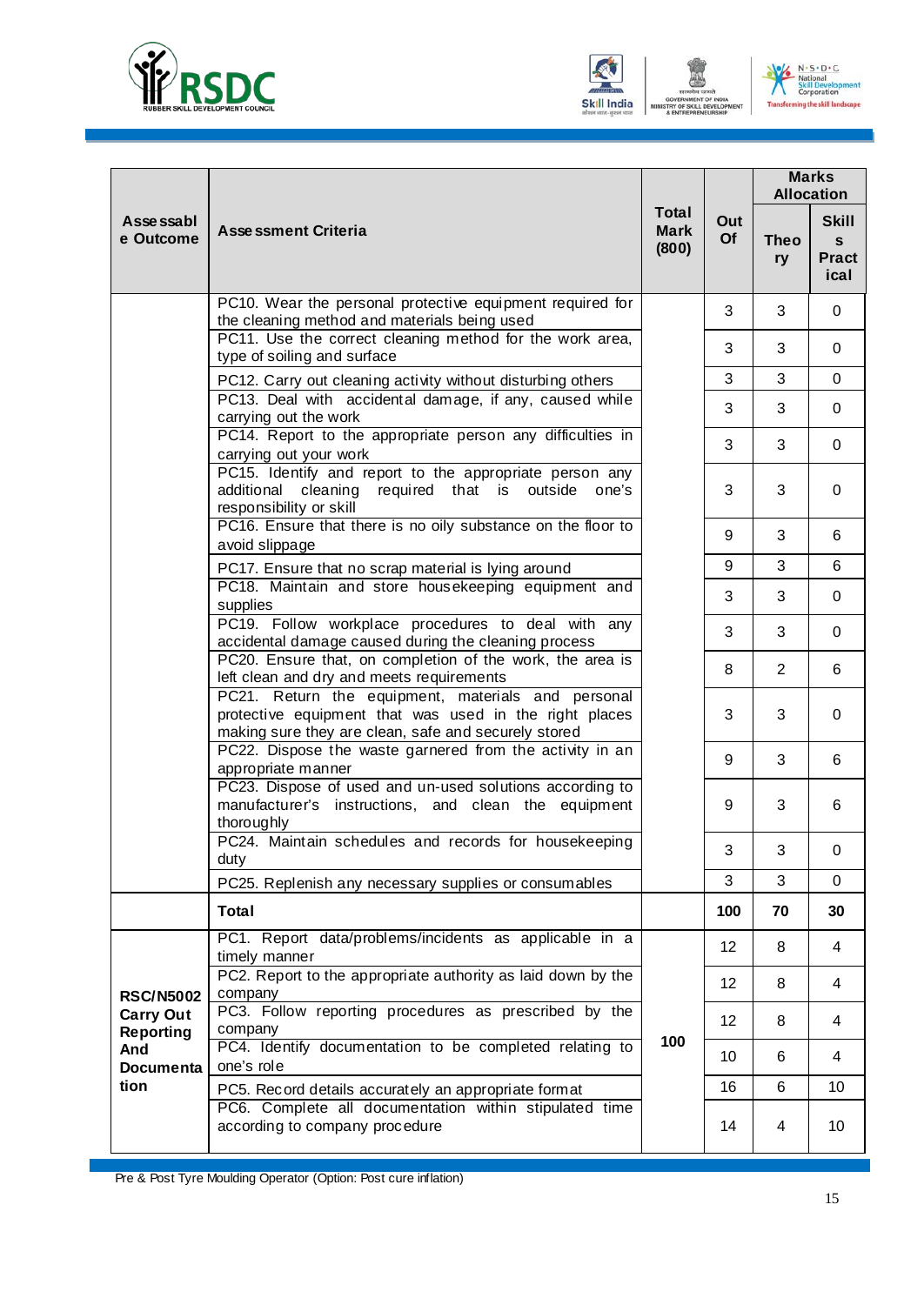





|                         |                                                                                                                                                              |                               |                | <b>Marks</b><br><b>Allocation</b> |                                           |
|-------------------------|--------------------------------------------------------------------------------------------------------------------------------------------------------------|-------------------------------|----------------|-----------------------------------|-------------------------------------------|
| Asse ssabl<br>e Outcome | <b>Assessment Criteria</b>                                                                                                                                   | Total<br><b>Mark</b><br>(800) | Out<br>Of      | <b>Theo</b><br>ry                 | <b>Skill</b><br>S<br><b>Pract</b><br>ical |
|                         | Ensure that<br>the<br>final<br><b>PC7.</b><br>document<br>meets<br>the<br>requirements of the persons who requested it or make any<br>amendments accordingly |                               | 6              | 4                                 | $\overline{2}$                            |
|                         | PC8. Make sure documents are available to all appropriate<br>authorities to inspect                                                                          |                               | 6              | 4                                 | $\overline{2}$                            |
|                         | PC9. Respond to requests for information in an appropriate<br>manner while following organizational procedures                                               |                               | 6              | 6                                 | 0                                         |
|                         | PC10. Inform the appropriate authority of requests for<br>information received                                                                               |                               | 6              | 6                                 | 13                                        |
|                         | <b>Total</b>                                                                                                                                                 |                               | 100            | 60                                | 40                                        |
|                         | PC1. Ensure that total range of checks are regularly and<br>consistently performed                                                                           |                               | 24             | 10                                | 14                                        |
|                         | PC2. Use appropriate measuring instruments, equipment,<br>tools, accessories etc , as required                                                               | 100                           | 24             | 10                                | 14                                        |
|                         | PC3. Identify<br>non-conformities to quality assurance<br>standards                                                                                          |                               | 6              | 4                                 | $\overline{2}$                            |
|                         | PC4. Identify potential causes of non-conformities to quality<br>assurance standards                                                                         |                               | 5              | 3                                 | $\overline{2}$                            |
|                         | PC5. Identify impact on a final product due to non-<br>conformance to company standards                                                                      |                               | 5              | 3                                 | $\overline{2}$                            |
| <b>RSC/N500</b>         | PC6. Evaluating the need for action to ensure that problems<br>do not recur                                                                                  |                               | 6              | 4                                 | $\overline{2}$                            |
| 3<br><b>Carry Out</b>   | PC7. Suggest corrective action to address the problem                                                                                                        |                               | 5              | 3                                 | $\overline{2}$                            |
| Quality                 | PC8. Review effectiveness of the corrective action                                                                                                           |                               | 5              | 3                                 | $\overline{2}$                            |
| <b>Checks</b>           | PC9. Interpret the results of the quality check correctly<br>PC10. Take up results of the findings with QC in                                                |                               | 4<br>3         | $\overline{4}$<br>3               | $\Omega$<br>0                             |
|                         | charge/appropriate authority.<br>PC11. Take up the results of the findings within the<br>stipulated time                                                     |                               | 3              | 3                                 | 0                                         |
|                         | PC12. Record the results of the action taken                                                                                                                 |                               | 3              | 3                                 | 0                                         |
|                         | PC13. Record adjustments not covered by established<br>procedures for future reference                                                                       |                               | 3              | 3                                 | 0                                         |
|                         | PC14. Review effectiveness of action taken                                                                                                                   |                               | $\overline{2}$ | $\overline{2}$                    | 0                                         |
|                         | PC15. Follow reporting procedures where the cause of the<br>defect cannot be identified                                                                      |                               | 2              | $\overline{2}$                    | 0                                         |
|                         | <b>Total</b>                                                                                                                                                 |                               | 100            | 60                                | 40                                        |
| <b>RSC/N500</b>         | PC1. Identify defects/indicators of problems                                                                                                                 | 100                           | $\overline{7}$ | 4                                 | 3                                         |
| 4 Carry<br>Out          | PC2. Identify any wrong practices that may lead to problems<br>PC3. Identify practices that may impact the final product                                     |                               | 6              | 3                                 | 3                                         |
| Problem                 | quality                                                                                                                                                      |                               | 6              | 3                                 | 3                                         |
| Identificati<br>on And  | PC4. Identify if the problem has occurred before                                                                                                             |                               | 5              | 3                                 | $\overline{2}$                            |
| <b>Escalation</b>       | PC5. Identify other operations that might be impacted by the<br>problem                                                                                      |                               | 6              | 4                                 | $\overline{2}$                            |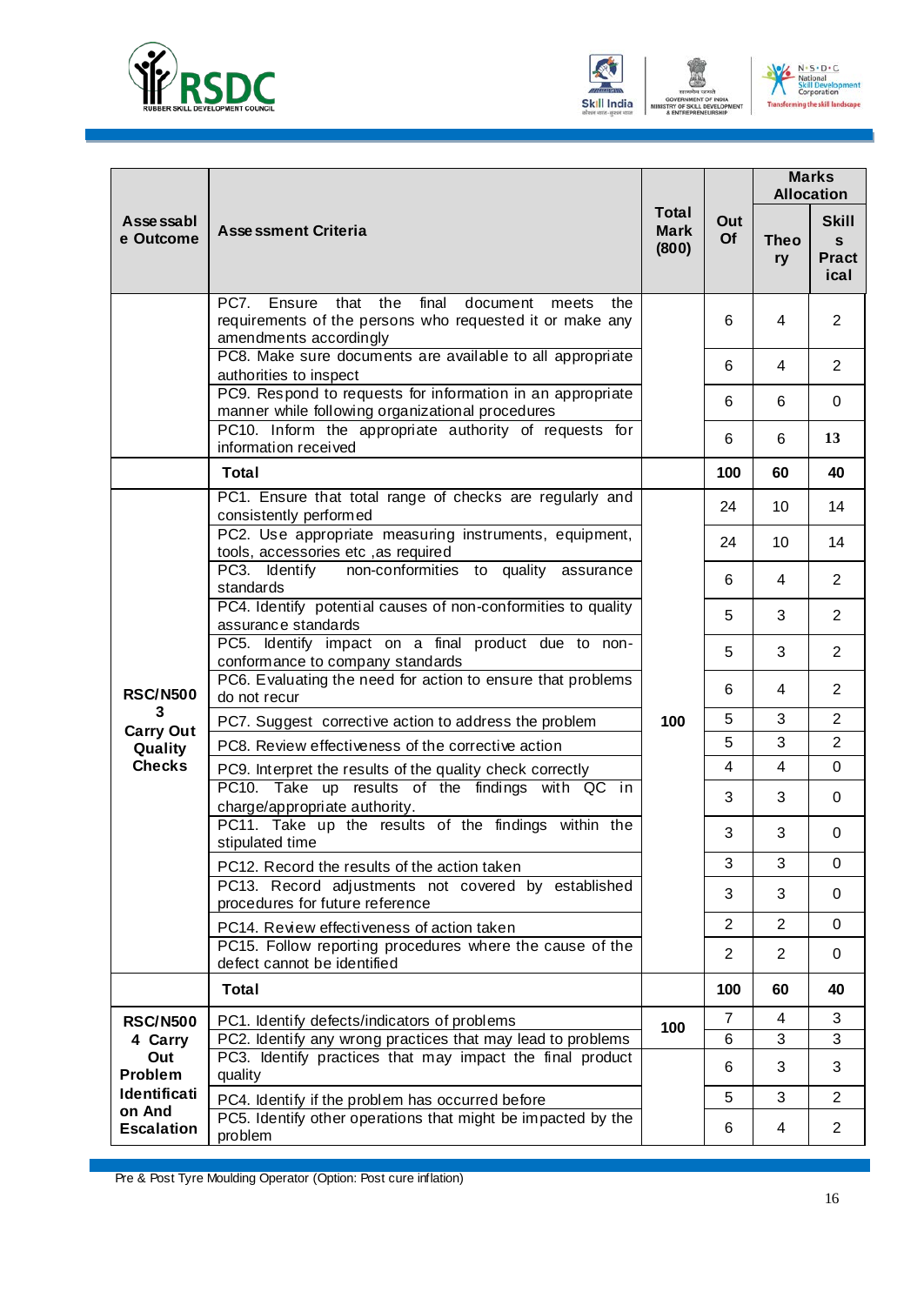





|                                                       |                                                                                                                                                                                                                       |                                      | Out<br>Of      | <b>Marks</b><br><b>Allocation</b> |                                           |
|-------------------------------------------------------|-----------------------------------------------------------------------------------------------------------------------------------------------------------------------------------------------------------------------|--------------------------------------|----------------|-----------------------------------|-------------------------------------------|
| Asse ssabl<br>e Outcome                               | <b>Assessment Criteria</b>                                                                                                                                                                                            | <b>Total</b><br><b>Mark</b><br>(800) |                | <b>Theo</b><br>ry                 | <b>Skill</b><br>S<br><b>Pract</b><br>ical |
|                                                       | PC6. Ensure that no delays are caused as a result of failure<br>to escalate problems                                                                                                                                  |                                      | 5              | 3                                 | $\overline{2}$                            |
|                                                       | PC7. Take appropriate materials and sample, conduct tests<br>and evaluate results to establish reasons to confirm<br>suspected reasons for non-conformance (where required)                                           |                                      | 8              | 5                                 | 3                                         |
|                                                       | PC8. Consider possible reasons for identification of<br>problems                                                                                                                                                      |                                      | 8              | 5                                 | 3                                         |
|                                                       | PC9. Consider applicable corrections and formulate<br>corrective action                                                                                                                                               |                                      | 3              | 3                                 | 0                                         |
|                                                       | PC10. Formulate action in a timely manner                                                                                                                                                                             |                                      | 3              | 3                                 | $\mathbf 0$                               |
|                                                       | PC11. Communicate problem/remedial action to appropriate<br>parties                                                                                                                                                   |                                      | $\overline{7}$ | 5                                 | $\overline{2}$                            |
|                                                       | PC12. Take corrective action in a timely manner                                                                                                                                                                       |                                      | $\overline{2}$ | $\overline{2}$                    | 0                                         |
|                                                       | PC13. Take corrective action for problems identified<br>according to the company procedures                                                                                                                           |                                      | $\overline{2}$ | $\overline{2}$                    | $\mathbf 0$                               |
|                                                       | PC14. Report/document problem and corrective action in an<br>appropriate manner                                                                                                                                       |                                      | 8              | 5                                 | 3                                         |
|                                                       | PC15. Monitor corrective action                                                                                                                                                                                       |                                      | $\overline{2}$ | $\overline{2}$                    | $\mathbf 0$                               |
|                                                       | PC16. Evaluate implementation of corrective action taken to<br>determine if the problem has been resolved                                                                                                             |                                      | $\overline{2}$ | 2                                 | 0                                         |
|                                                       | PC17. Ensure that corrective action selected is viable and<br>practical                                                                                                                                               |                                      | $\overline{2}$ | 2                                 | 0                                         |
|                                                       | PC18. Ensure that correct solution is identified to an<br>identified problem                                                                                                                                          |                                      | $\overline{2}$ | $\overline{2}$                    | 0                                         |
|                                                       | PC19. Take corrective action for problems identified<br>according to the company procedures                                                                                                                           |                                      | $\mathbf{1}$   | 1                                 | 0                                         |
|                                                       | PC20. Ensure that no delays are caused as a result of<br>failure to take necessary action                                                                                                                             |                                      | $\mathbf{1}$   | $\mathbf 1$                       | 0                                         |
|                                                       | PC21. Escalate problem as per laid down escalation matrix                                                                                                                                                             |                                      | 4              | 3                                 | $\mathbf{1}$                              |
|                                                       | PC22. Escalate the problem within the stipulated time                                                                                                                                                                 |                                      | 4              | 3                                 | $\mathbf{1}$                              |
|                                                       | PC23. Escalate the problem in an appropriate manner                                                                                                                                                                   |                                      | 3              | $\overline{2}$                    | 1                                         |
|                                                       | PC24. Ensure that no delays are caused as a result of<br>failure to escalate problems                                                                                                                                 |                                      | 3              | $\overline{2}$                    | 1                                         |
|                                                       | <b>Total</b>                                                                                                                                                                                                          |                                      | 100            | 70                                | 30                                        |
|                                                       | PC1. Undertake basic safety checks before operation of all<br>machinery and equipment and report hazards to the<br>appropriate supervisor                                                                             |                                      | 6              | 4                                 | $\overline{2}$                            |
| <b>RSC/N5007</b><br>Carry out<br>health and<br>safety | PC2. Work for which protective clothing or equipment is<br>required is identified, and the appropriate protective clothing<br>or equipment is used in performing these duties in<br>accordance with workplace policy. | 100                                  | 6              | 4                                 | $\overline{2}$                            |
|                                                       | PC3. Read and understand the hazards of use and<br>contamination mentioned on the labels of chemicals,<br>utilities, etc                                                                                              |                                      | 0              | $\mathbf 0$                       | 0                                         |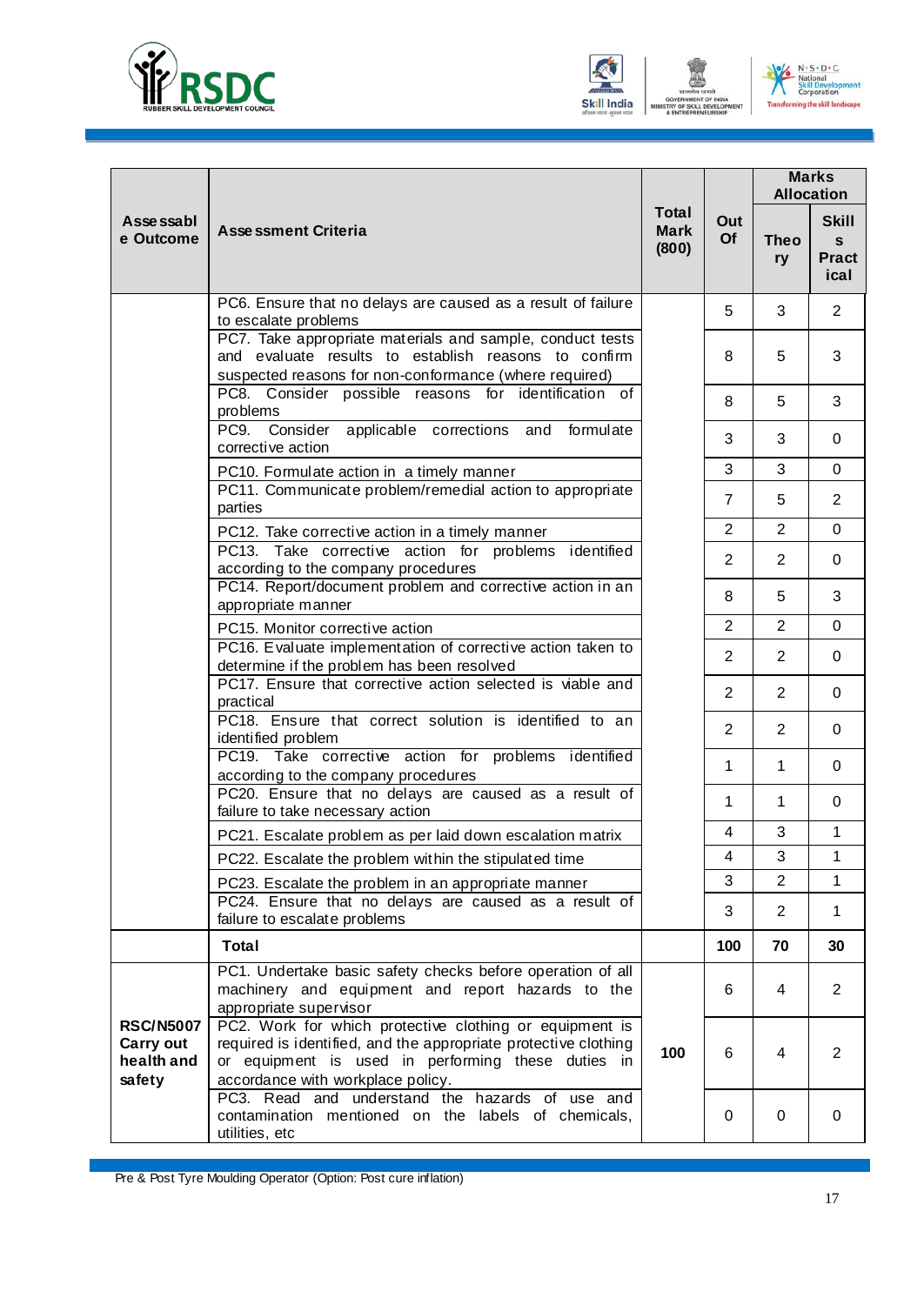





|                         |                                                                                                                                                                          |                                      |                | <b>Marks</b><br><b>Allocation</b> |                                           |
|-------------------------|--------------------------------------------------------------------------------------------------------------------------------------------------------------------------|--------------------------------------|----------------|-----------------------------------|-------------------------------------------|
| Asse ssabl<br>e Outcome | <b>Assessment Criteria</b>                                                                                                                                               | <b>Total</b><br><b>Mark</b><br>(800) | Out<br>Of      | <b>Theo</b><br>ry                 | <b>Skill</b><br>S<br><b>Pract</b><br>ical |
|                         | PC4. Prior to performing manual handling jobs, the risk is<br>assessed, and work is carried out according to currently<br>recommended safe practices.                    |                                      | 6              | 4                                 | $\overline{2}$                            |
|                         | PC5. Use equipment and materials safely and correctly and<br>return the same to designated storage when not in use                                                       |                                      | 3              | 2                                 | $\mathbf 1$                               |
|                         | PC6. Dispose off waste safely and correctly in a designated<br>area                                                                                                      |                                      | 6              | 4                                 | $\overline{2}$                            |
|                         | PC7. Risks to bystanders are recognized and action taken<br>to reduce risk associated with jobs in the workplace                                                         |                                      | $\Omega$       | 0                                 | 0                                         |
|                         | PC8. Perform<br>work in a manner which minimizes<br>environmental damage                                                                                                 |                                      | $\Omega$       | 0                                 | 0                                         |
|                         | PC9. All procedures and work instructions for controlling risk<br>are followed closely.                                                                                  |                                      | 0              | 0                                 | 0                                         |
|                         | PC10. Report any accidents, incidents or problems without<br>delay to an appropriate person and take immediate<br>necessary action to reduce the further danger.         |                                      | 0              | 0                                 | $\mathbf 0$                               |
|                         | PC11. Follow procedures for dealing with accidents, fires,<br>and emergencies, including communicating location and<br>directions to emergency.                          |                                      | 6              | 4                                 | $\overline{2}$                            |
|                         | PC12.Follow emergency procedures as per company<br>standards and workplace requirements.                                                                                 |                                      | 8              | 5                                 | 3                                         |
|                         | PC13.Use Emergency equipment in accordance with<br>manufacturers' specifications and workplace requirements.                                                             |                                      | 8              | 5                                 | 3                                         |
|                         | PC14. Provide treatment appropriate to the patient's injuries<br>in accordance with recognized first aid techniques.                                                     |                                      | $\Omega$       | 0                                 | $\mathbf 0$                               |
|                         | PC15. Recover (if practical), clean, inspect/test, refurbish,<br>replace and store the first aid equipment as appropriate                                                |                                      | $\Omega$       | 0                                 | 0                                         |
|                         | PC16. Dispose off medical waste in accordance with<br>work place requirements                                                                                            |                                      | $\Omega$       | 0                                 | 0                                         |
|                         | PC17. Report details of first aid administered in accordance<br>with work place procedures.                                                                              |                                      | $\overline{7}$ | 4                                 | 3                                         |
|                         | PC18. Comply with general safety procedures                                                                                                                              |                                      | 8              | 4                                 | 4                                         |
|                         | PC 19. Follow standard safety procedures while handling<br>equipment, hazardous material or tool                                                                         |                                      | 0              | $\mathbf 0$                       | $\mathbf 0$                               |
|                         | PC20. Check parts of the workplace and take preventive<br>actions like spraying and other steps to protect from<br>leakages, water logging, pests, fire, pollution, etc. |                                      | 8              | 5                                 | 3                                         |
|                         | PC21. Ensure no accidents and damages in the workplace,<br>reporting of any breach of company safety procedure                                                           |                                      | $\Omega$       | 0                                 | 0                                         |
|                         | PC22. Keep the workplace organized, swept, clean and<br>hazard free                                                                                                      |                                      | 8              | 5                                 | 3                                         |
|                         | PC23. Attend fire drills and other safety related workshops<br>organized at the workplace                                                                                |                                      | 4              | $\overline{2}$                    | $\overline{2}$                            |
|                         | PC24. Be aware of first aid, evacuation and emergency<br>procedures                                                                                                      |                                      | 4              | $\overline{2}$                    | $\overline{2}$                            |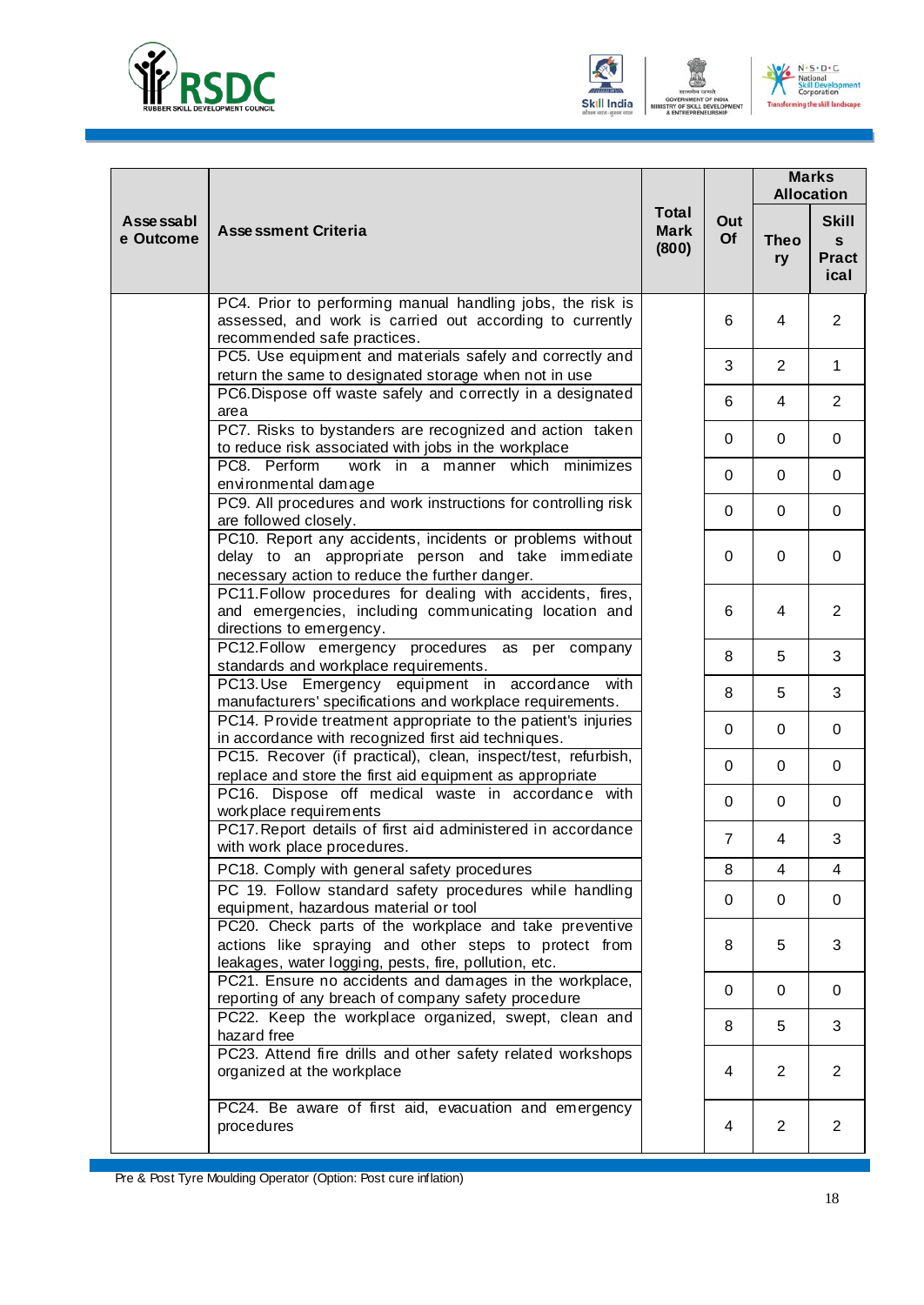





|                         |                                                                                                                                         |                               | Out<br>Of | <b>Marks</b><br><b>Allocation</b> |                                                      |
|-------------------------|-----------------------------------------------------------------------------------------------------------------------------------------|-------------------------------|-----------|-----------------------------------|------------------------------------------------------|
| Asse ssabl<br>e Outcome | <b>Assessment Criteria</b>                                                                                                              | Total<br><b>Mark</b><br>(800) |           | Theo<br>ry                        | <b>Skill</b><br>$\mathbf{s}$<br><b>Pract</b><br>ical |
|                         | PC25. Be alert of any events and do not be negligent to any<br>safety procedures to be followed                                         |                               | 0         | $\Omega$                          | $\Omega$                                             |
|                         | PC26. Avoid accidents while using hazardous chemicals,<br>machines, sharp tools and equipment                                           |                               | 4         | $\overline{2}$                    | 2                                                    |
|                         | PC27. Use safety materials such as protective gear, goggles,<br>caps, shoes, etc. (as applicable with workplace)                        |                               | 4         | $\overline{2}$                    | 2                                                    |
|                         | PC28. Handle heavy and hazardous materials with care and<br>using appropriate tools and handling equipment such as<br>trolleys, ladders |                               | 4         | $\mathcal{P}$                     | $\mathfrak{p}$                                       |
|                         | Total                                                                                                                                   |                               | 100       | 60                                | 40                                                   |
|                         | <b>Grand Total</b>                                                                                                                      | 800                           | 800       | 480                               | 320                                                  |
|                         | Percentage Weightage:                                                                                                                   |                               |           | 60%                               | 40%                                                  |
|                         | Minimum Pass% to qualify (aggregate):                                                                                                   |                               |           | 60%                               |                                                      |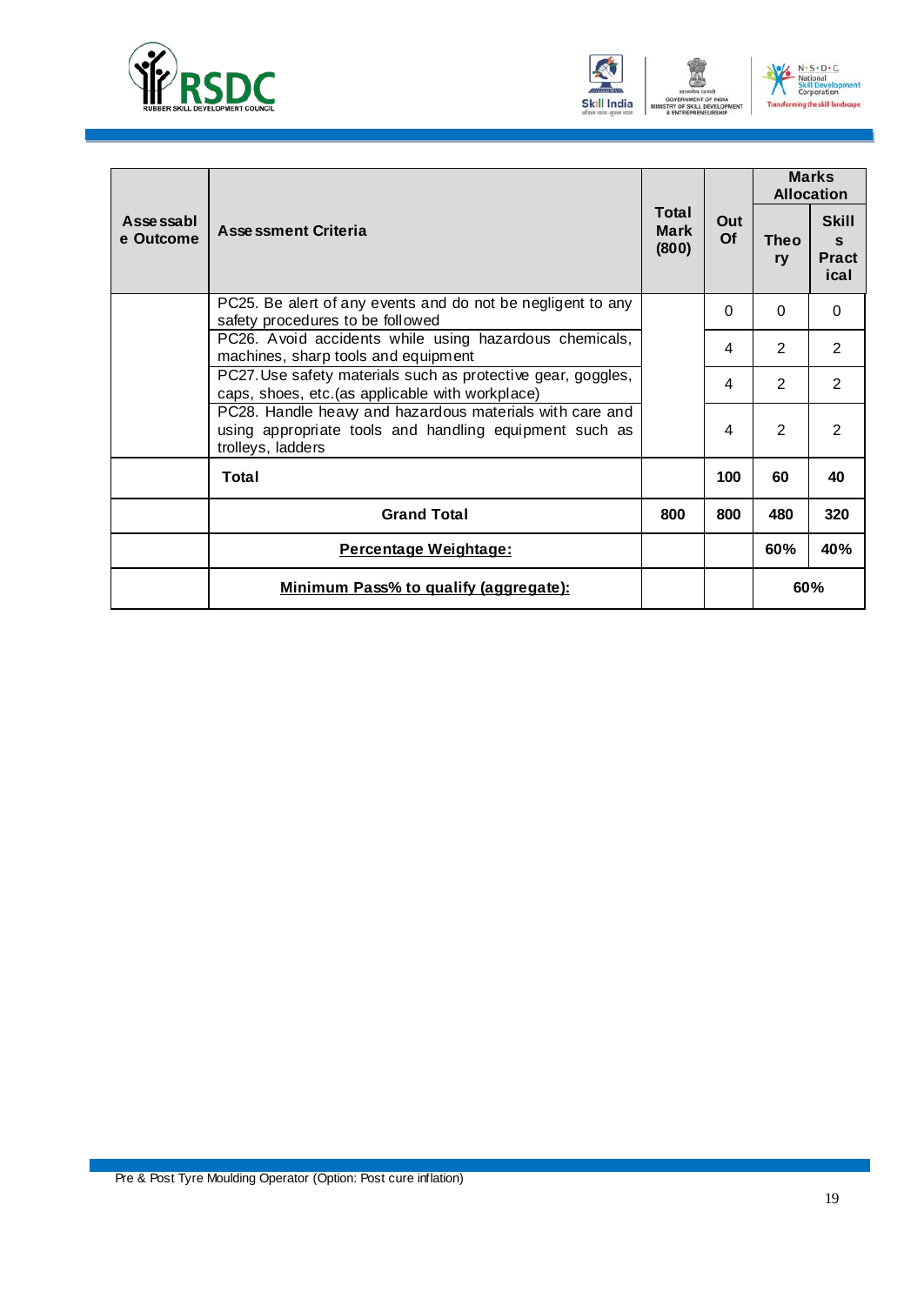





| <b>OPTIONS</b><br>Optional 1.1: Post cure inflation  |                                                                                                                                                                                    |                      |     |                   |                                       |  |
|------------------------------------------------------|------------------------------------------------------------------------------------------------------------------------------------------------------------------------------------|----------------------|-----|-------------------|---------------------------------------|--|
| Asse ssable                                          |                                                                                                                                                                                    | <b>Total</b>         | Out |                   | <b>Marks</b><br><b>Allocation</b>     |  |
| <b>Outcome</b>                                       | <b>Assessment Criteria</b>                                                                                                                                                         | <b>Mark</b><br>(100) | Of  | <b>The</b><br>ory | <b>Skills</b><br><b>Practi</b><br>cal |  |
|                                                      | PC1. Keep the hand tools ready for the post cure<br>inflation                                                                                                                      |                      | 5   | 3                 | $\overline{2}$                        |  |
|                                                      | PC2. Ensure correct PCI rings availability                                                                                                                                         |                      | 4   | $\mathfrak{p}$    | $\overline{2}$                        |  |
|                                                      | PC3. Ensure PCI ring is mounted on correct<br>location for easy and timely loading of cured tyre<br>for Post cure inflation                                                        |                      | 6   | 4                 | $\overline{2}$                        |  |
|                                                      | PC4. Ensure the automatic pressure control and<br>timer controls are operational                                                                                                   |                      | 4   | 3                 | $\mathbf{1}$                          |  |
|                                                      | PC5. Ensure that pressure gauge and Timer is<br>big enough in size so that operator can see from<br>distance                                                                       |                      | 3   | 2                 | $\mathbf{1}$                          |  |
|                                                      | PC6. Trolley and overhead conveyors are ready                                                                                                                                      | 100                  | 3   | 2                 | 1                                     |  |
|                                                      | PC7. Follow post cure inflation process as per<br>instructions /SOP.                                                                                                               |                      | 6   | 4                 | $\overline{2}$                        |  |
|                                                      | PC8. Visually Inspect the cured tyre coming out of<br>the press for any blemishes and placed it on the<br>horizontal or vertical PCI rings.                                        |                      | 5   | 4                 | 1                                     |  |
|                                                      | PC9. Ensure that the tyres are loaded on Manual<br>or auto PCI units immediately after tyre is<br>released from the curing mold                                                    |                      | 5   | 3                 | $\overline{2}$                        |  |
| <b>RSC/N2224</b><br>Carry out post<br>cure inflation | PC10. Ensure that the time lag between the cured<br>tyre out of the mold after press open to<br>application of PCI must conform to norms laid<br>down by technical.                |                      | 4   | 2                 | $\overline{2}$                        |  |
|                                                      | PC11. Set air pressure correctly as per the<br>technical specifications                                                                                                            |                      | 4   | 2                 | $\overline{2}$                        |  |
|                                                      | PC12. Ensure that the correct PCI rings are used                                                                                                                                   |                      | 5   | 3                 | $\overline{2}$                        |  |
|                                                      | PC13. Place tyres on the PCI rings in proper way<br>to avoid any air leakages                                                                                                      |                      | 5   | 3                 | 2                                     |  |
|                                                      | PC14. Set time cycle for post cure inflation                                                                                                                                       |                      | 5   | $\mathbf{3}$      | $\overline{2}$                        |  |
|                                                      | PC15. Check the selector switch /lever which<br>controls the inflation pressure automatically                                                                                      |                      | 4   | 3                 | $\mathbf{1}$                          |  |
|                                                      | PC16. Comply with the total PCI time requirement                                                                                                                                   |                      | 5   | 3                 | $\overline{2}$                        |  |
|                                                      | PC17. Send the tyres after PCI for debagging (in<br>case of airbag type cure), trimming, final<br>inspection and finishing by manual rolling, or<br>trolleys or overhead Conveyors |                      | 5   | 3                 | $\overline{2}$                        |  |
|                                                      | PC18. Proper handling of cured tyres to avoid any<br>injury/accident                                                                                                               |                      | 5   | 3                 | $\overline{2}$                        |  |
|                                                      | PC19. Handle the tyre using hand gloves and<br>safety<br>equipment<br>other<br>as<br>directed<br>by<br>organizations safety department                                             |                      | 4   | 3                 | $\mathbf{1}$                          |  |